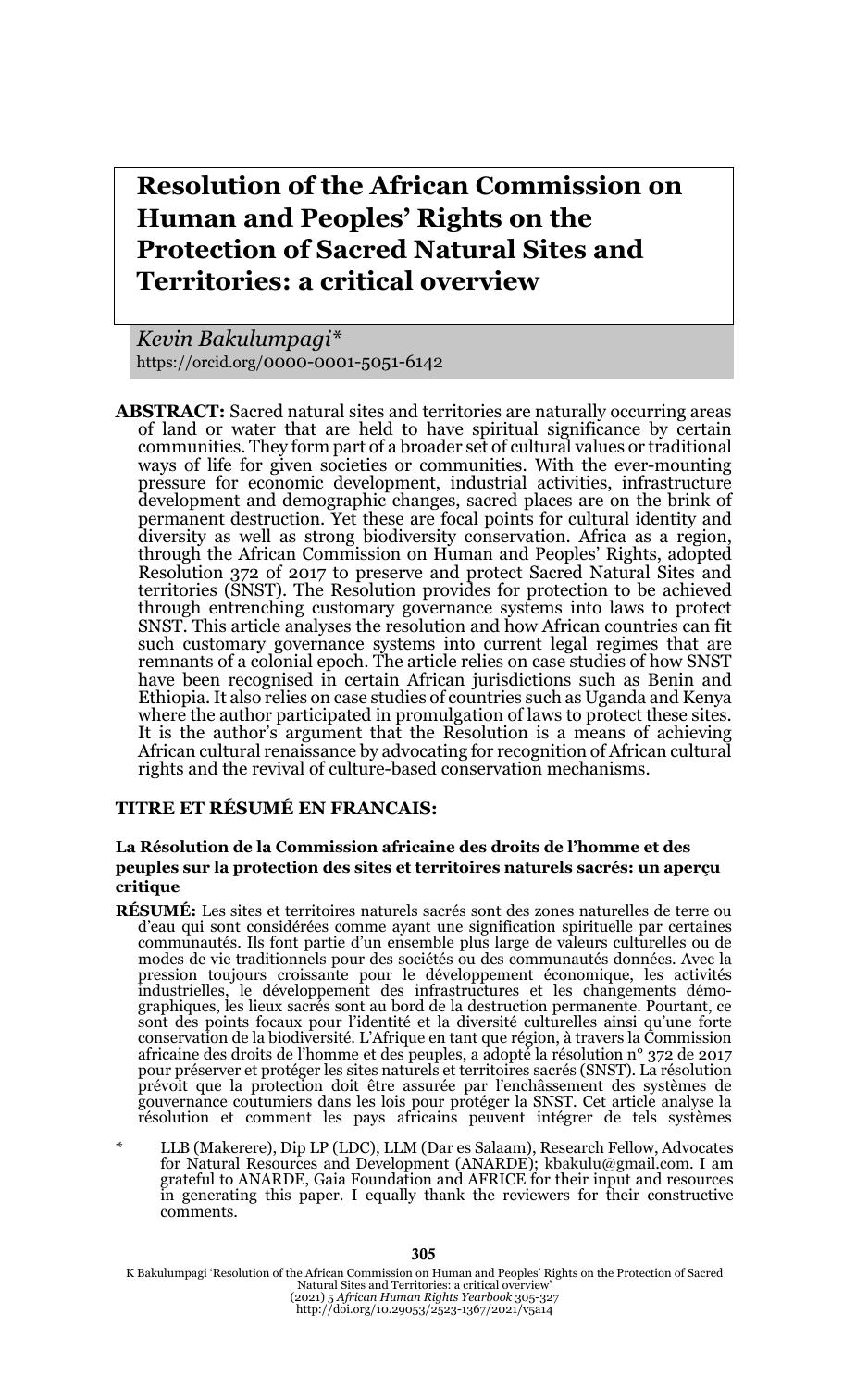#### **306** *Bakulumpagi/Resolution of the ACHPR on Protection of Sacred Natural Sites and Territories*

de gouvernance coutumiers dans les régimes juridiques actuels qui sont des vestiges d'une époque coloniale. Le document s'appuie sur des études de cas sur la façon dont la SNST a été reconnue dans certaines juridictions africaines telles que le Bénin et l'Éthiopie. Il s'appuie également sur des études de cas de pays comme l'Ouganda et le Kenya où l'auteur a participé à la promulgation de lois pour protéger ces sites. L'argument de l'auteur est que la résolution est un moyen de parvenir à une renaissance culturelle africaine en plaidant pour la reconnaissance des droits culturels africains et la relance des mécanismes de conservation basés sur la culture.

**KEY WORDS:** sacred natural sites and territories, earth jurisprudence, customary governance systems, rights of nature and cultural renaissance

#### **CONTENT:**

| 2 | Resolution of the African Commission on the Protection of Sacred               |  |
|---|--------------------------------------------------------------------------------|--|
|   |                                                                                |  |
|   | 2.1                                                                            |  |
|   | Understanding the conceptual and theoretical basis of the Resolution310<br>2.2 |  |
| 3 |                                                                                |  |
|   | 3.1                                                                            |  |
|   | 3.2                                                                            |  |
|   | 3.3                                                                            |  |
| 4 | Analysis of the Recommendation of the Resolution to Make Laws and              |  |
|   |                                                                                |  |
|   | 4.1                                                                            |  |
|   | 4.2                                                                            |  |
|   |                                                                                |  |
|   |                                                                                |  |

### **1 INTRODUCTION**

Sacred natural sites and territories (SNST) are areas of land or water having special spiritual significance to peoples and communities. They often harbour rich biodiversity thus contributing to connectivity and resilience of valuable landscapes and ecosystems.<sup>1</sup> SNST can be important places of reference for cultural identity or places that link<br>communities to their deity.<sup>2</sup> SNST consist of various types of natural features including forests, groves, mountains, rivers, lakes, wells, caves and other features of ecological, cultural and spiritual importance.

Globally, examples of such sites include the sacred groves of the Western Ghats (India), the sacred mountains of Sagarmatha/ Chomolongma (Mt Everest, Nepal, Tibet – and China), the Golden Mountains of Altai (Russia) and the Holy Island of Lindisfarne (UK).In Africa, these include the sacred lakes of Esiribi and Adigbe in the Niger Delta (Nigeria),3 scared forests of Benin, Kaya forests in Kenya,4 sacred waterfalls in Amber mountain national park, Madagascar,5 sacred

<sup>1</sup> African Commission Resolution 372 on the protection of sacred natural sites and territories ACHPR/Res.372(LX)2017.

<sup>2</sup> R Wild & C McLeod (eds) *Sacred natural sites: guidelines for protected area managers* (2008) 5.

<sup>3</sup> B Verschuuren et al (eds) *Sacred natural sites, conserving nature and culture* 131 https://www.iucn.org/content/sacred-natural-sites-conservingnature-and-culture (accessed 30 May 2021).

<sup>4</sup> Wild & McLeod (n 2) 5.

<sup>5</sup> Verschuuren et al (n 3) 267.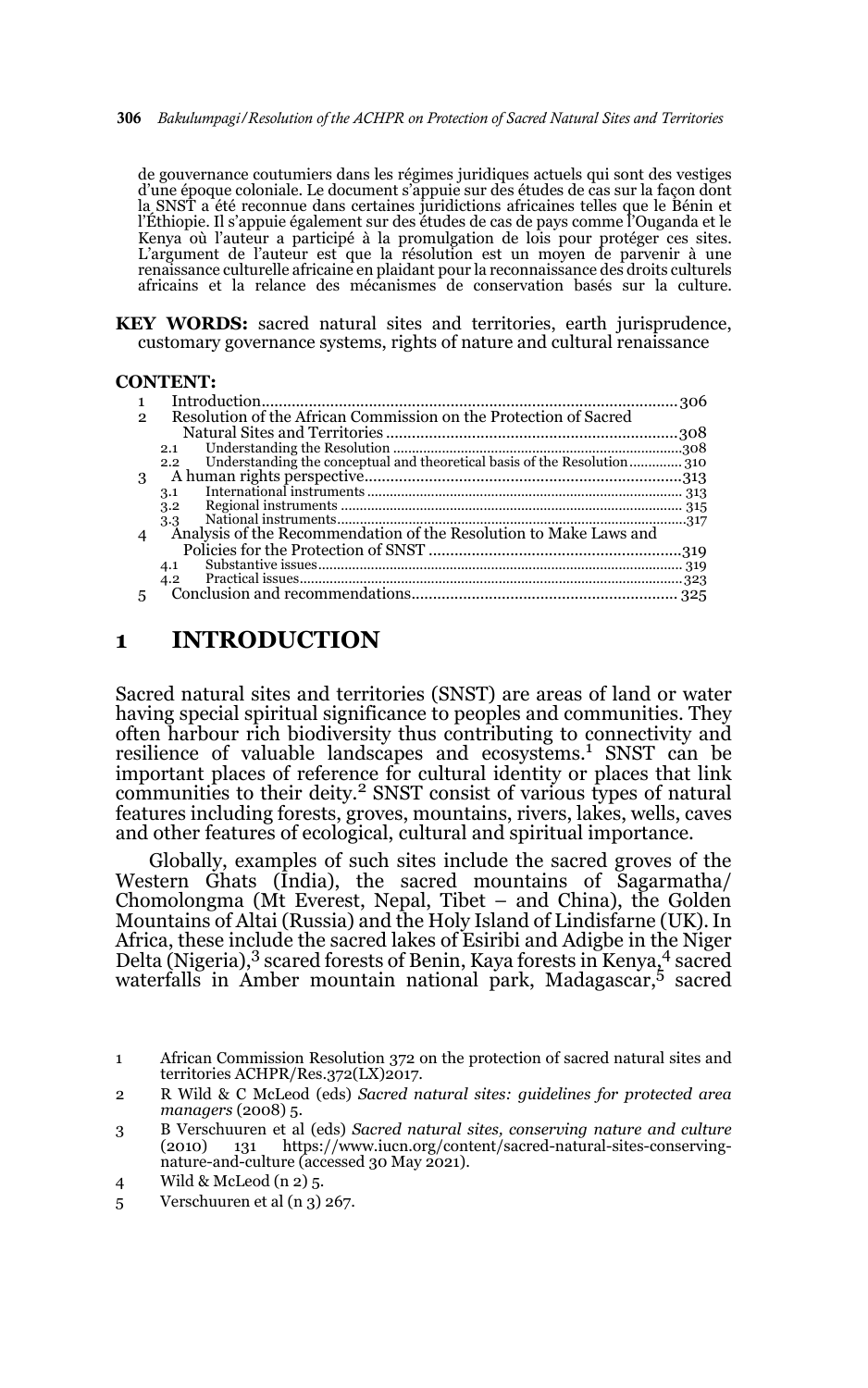groves of Ghana, <sup>6</sup> sacred forests of Burkina Faso,<sup>7</sup> sacred natural forests in the Bandjoun Kingdom of Western Cameroon<sup>8</sup> and the sacred sites of Bagungu clans in Uganda.

These places are not sufficiently recognised and not adequately protected in the current system of natural resource governance. While there have been calculated efforts to recognise and protect these sites, success has been limited. However, there is growing international recognition of the important role of SNST in strengthening cultural identity, conserving biodiversity and improving climate change resilience. These efforts have been largely individual country efforts or isolated efforts by civil society organisations.

For Africa, Resolution 372 adopted by the African Commission on Human Peoples' Rights (African Commission) in 2017 recognises and calls for the protection of SNST. The Resolution came against the backdrop of outcries from various communities protecting SNST over the worrying rate at which such sites were damaged, destroyed or desecrated. At a meeting in Ethiopia in 2015, custodian communities of Tharaka, Meru, Kamba, Kikuyu and Maasai in Kenya; Buganda and Bunyoro in Uganda; Bale and Sheka in Ethiopia; Venda in South Africa; and Adjarra, Avrankou and Adjohoun in Benin generated a report to the African Commission demanding recognition of these SNST all across the continent, embracing customary governance systems and legally protecting them from damage or destruction.<sup> $9$ </sup> It was a persuasive effort to draw onto a core aspect of the African Union objectives, which is the preservation of African traditions that were lost to the colonial regimes.<sup>10</sup>

The African Commission meeting at its 60th Ordinary Session in May 2017 in Niamey, Niger taking on the recommendations of the report adopted a resolution calling on member states to protect SNST through customary governance systems, an avenue through which African culture and tradition can be revitalised. This Resolution comes as a necessary backing for the renaissance of African tradition, culture and heritage.

This article analyses the jurisprudential basis of the Resolution looking at earth jurisprudence as the driving philosophy of preservation of SNST. It then examines the context of the Resolution in regard to human rights standards at international, regional and national level. A discussion then ensues regarding the substitutive and practical issues that may arise in making national laws to put into effect the Resolution. This is in a bid to ascertain how the Resolution can valorise the African culture and tradition to promote human rights and sustainable development in Africa.

- 6 Verschuuren et al (n 3) 267.
- 7 Verschuuren et al (n 3) 131.
- 8 Verschuuren et al (n 3) 121.
- 9 R Chennells & The Gaia Foundation 'Submission to the African Commission: a call for legal recognition of sacred natural sites and territories, and their customary governance systems' (2015) 9.
- 10 Chennells & The Gaia Foundation (n 9) 2.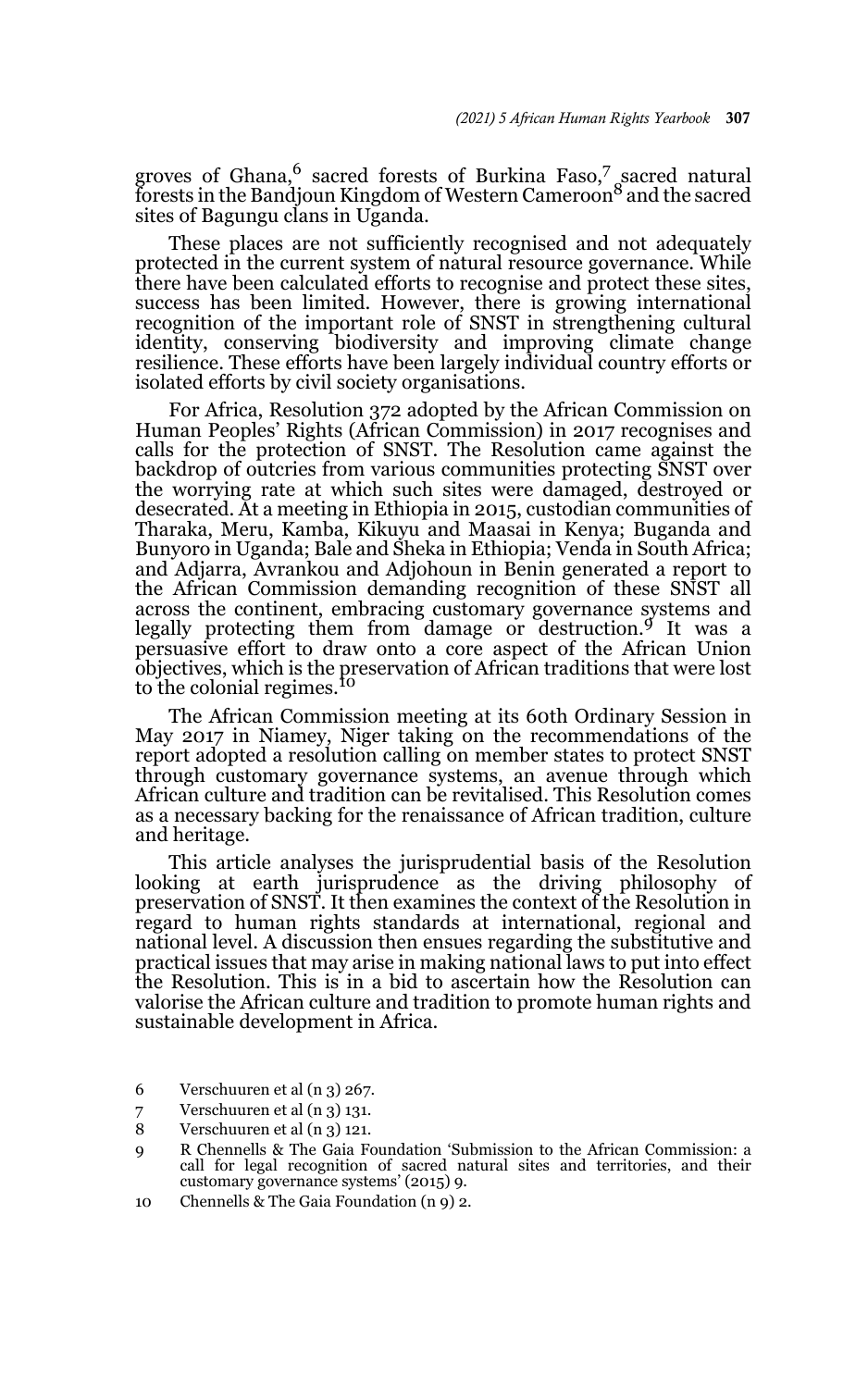# **2 RESOLUTION OF THE AFRICAN COMMISSION ON THE PROTECTION OF SACRED NATURAL SITES AND TERRITORIES**

### **2.1 Understanding the Resolution**

The Resolution acknowledges the centrality of SNST to protecting and supporting the relationship between peoples, land and culture. In particular it acknowledges the relationship between SNST and indigenous people. SNST are not only part of the culture of the dwellers, but they are the source of culture to the people and therefore form part of the body fabric of these peoples. This ushers in issues of rights of African peoples to culture, religious freedom, land rights and family rights. The African Commission highlights two major issues facing SNST, which are industrial activity and development activities, which are the main causes for desecrating these sites necessitating the need for protection.

The African Commission recognises that there is a dearth of laws on protection of SNST in individual countries. African nations lack these laws and as such leave SNST to the whims of various parties involved and the unaided protection by traditional structures. In this, the African Commission welcomes the efforts by state parties such as Benin and Ethiopia, to recognise SNST. This is particularly important for it represents the efforts undertaken until 2017 while this article reveals that much more has since been realised with various societies embracing this age-old means of preservation of the environment while maintaining cultural identity.

The resolution brings to the fore customary governance systems and their role in protecting SNST. These systems are embedded in the traditional values of Africa and are vital in continuity of culture, customs and ways of African descent. The Resolution not only recognises these systems but encourages states parties to entrench such systems and SNST in laws as a strategy of ensuring their continuity. As a major aspect, custodian communities, who maintain customary governance systems, are recognised as essential actors in preservation of SNST. Each sacred site or territory has custodians chosen by the deity or spirits who act as a necessary link between earth and the<br>spiritual realm.<sup>11</sup> They are possessed of unique traditional knowledge of cultural and spiritual practices necessary to keep the relationship between humanity and nature. This is in consonance with the recognition afforded to elders and traditional leaders in the communities as major stakeholders in promoting African culture and heritage.<sup>12</sup>

<sup>11</sup> Chennells & The Gaia Foundation (n 9) 9.

<sup>12</sup> Charter for African Cultural Renaissance art 14.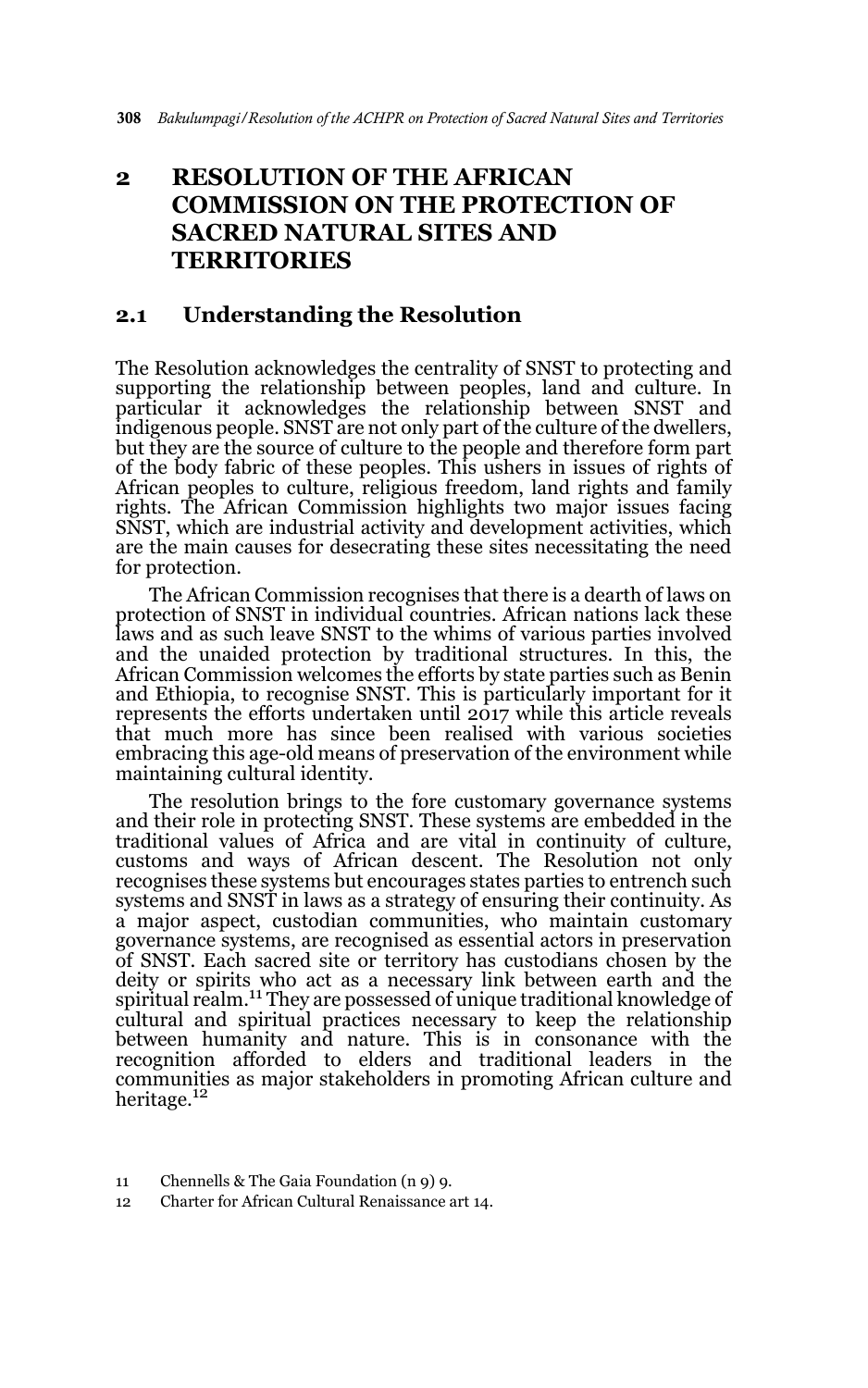The Resolution calls upon state parties to recognise SNST, and their customary governance systems, as contributors to the protection of human and peoples' rights. It encourages state parties to uphold their obligations and commitments under regional and international law on SNST, their customary governance systems, and the rights of custodian communities.13 Additionally, it requires civil society, businesses and other relevant stakeholders to recognise and respect the value of SNST.

Resolutions of the African Commission form part of soft law and are not, strictly speaking, binding against states parties. However, the Resolution makes reference to various other international instruments that create binding obligations on signatories. These include the UNESCO Convention for the Safeguarding of Intangible Cultural Heritage  $(2003)^{14}$  and the UNESCO Convention on the Protection and Promotion of Diversity of Cultural Expressions (2005). The Resolution, therefore, provides an overarching direction that African states must take.

Bringing the Resolution into context, this was not the first time that the African Commission interfaced with matters of preservation of SNST. It had made various pronouncements through Reports and other Resolutions that indirectly protected and preserved the integrity of SNST. For instance, the assertion that indigenous people have a special attachment to their ancestral lands which has spiritual significance; that deprivation or dispossession of their ancestral land threatens their livelihood, culture and religion; and that such deprivation leads to<br>degradation of the environment.<sup>15</sup> The Resolution is a fundamental step towards preserving the SNST on the African continent, the rights and freedom of custodian clans, promoting 'real' environmental conservation and the restoration of African culture and tradition in an era of globalisation.

<sup>13</sup> These include the UNESCO Universal Declaration on Cultural Diversity (2001), the UNESCO Convention for the Safeguarding of Intangible Cultural Heritage (2003), the UNESCO Convention on the Protection and Promotion of Diversity of Cultural Expressions (2005) and the UN Declaration on the Rights of Indigenous Peoples (2007).

<sup>14</sup> There are 49 African states parties to this convention https://ich.unesco.org/en/ states-parties-00024 (accessed 10 September 2021).

<sup>15</sup> ACHPR report of the country visit of the working group on indigenous populations/communities, research and information visit to Kenya 1-19 March 2010 50th Ordinary Session (2011) 48.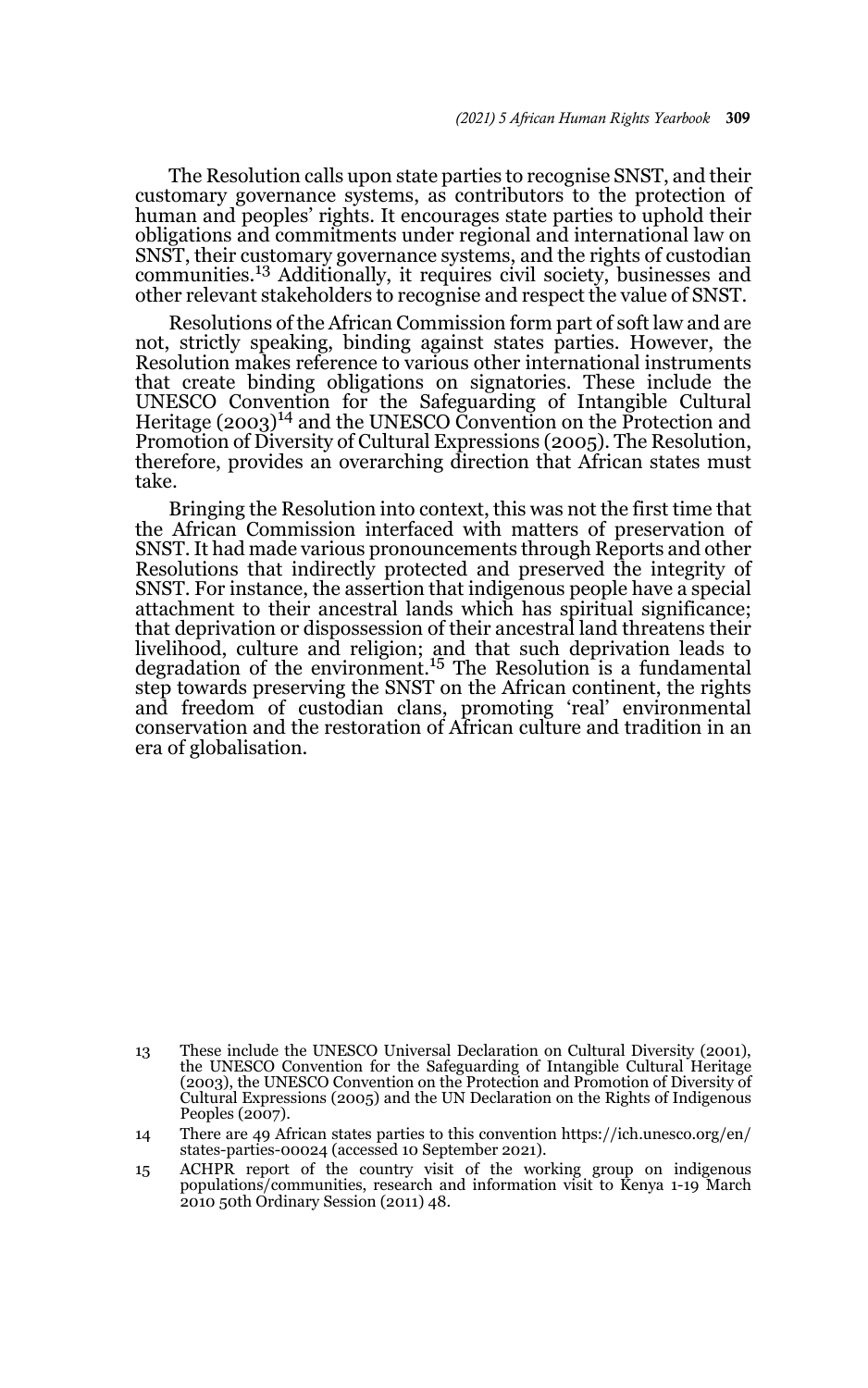# **2.2 Understanding the conceptual and theoretical basis of the Resolution**

Recognition, protection and preservation of SNST can be traced to principles of earth jurisprudence which embody customary governance systems as well as rights of nature.<sup>16</sup>

### *2.2.1 Earth jurisprudence*

Earth jurisprudence is a nascent theory promulgated by Thomas Berry in the late twentieth century. The theory places at its centre the earth. It states that, earth is the primary source of law and that all other laws governing humans are derived from it and must duly comply with its laws for the integrity and well-being of all present and future<br>generations.<sup>17</sup> Berry recognised that the two sources of inspiration for Earth jurisprudence are earth itself, and indigenous and local communities who directly derive their governance systems from earth's  $laws.<sup>18</sup>$ 

Earth jurisprudence presents an ecocentric approach towards environmental conservation as opposed to an anthropocentric approach that seeks to put human beings at the centre of rights. Other writers have expounded on this to provide that earth jurisprudence challenges human beings to transform their destructive presence on earth by modifying human-centred governance including policies, laws, practices, religion and economics, into earth-centred governance.<sup>19</sup> This is because the earth, just as human beings, is considered to be a subject of the law that has rights which are duly protected and not merely an object of the law (commodity).

An approach where the environment unlike humans is the centre of the law is a radical paradigm shift that will find difficulty to be embraced by various jurisdictions. Many laws, more so laws of protection of environment, look at environment as a tool to be used upon regulation and supervision by government agencies or institutions.20 Recognition of SNST, however, requires that this current status quo be challenged and that laws are made or practices encouraged while considering the integrity and health of the earth

<sup>16</sup> A Hussein 'Recognising sacred natural sites and territories in Kenya: an analysis of how the Kenyan Constitution, national and international laws can support the recognition of sacred natural sites and their community governance system' (2012) Nairobi: Institute for Culture and Ecology; African Biodiversity Network & the Gaia Foundation 13-19.

<sup>17</sup> T Berry *The great work: our way into the future* (1999) 56-57, 80-81.

<sup>18</sup> Berry (n 17) 81.

<sup>19</sup> C Cullinan 'A history of wild law' in P Burdon (ed) *Exploring wild law: the philosophy of Earth jurisprudence* (2011) 12-23.

<sup>20</sup> Laws on environment management that provide for environment and social impact assessments but then go ahead to permit activities is sensitive ecosystems.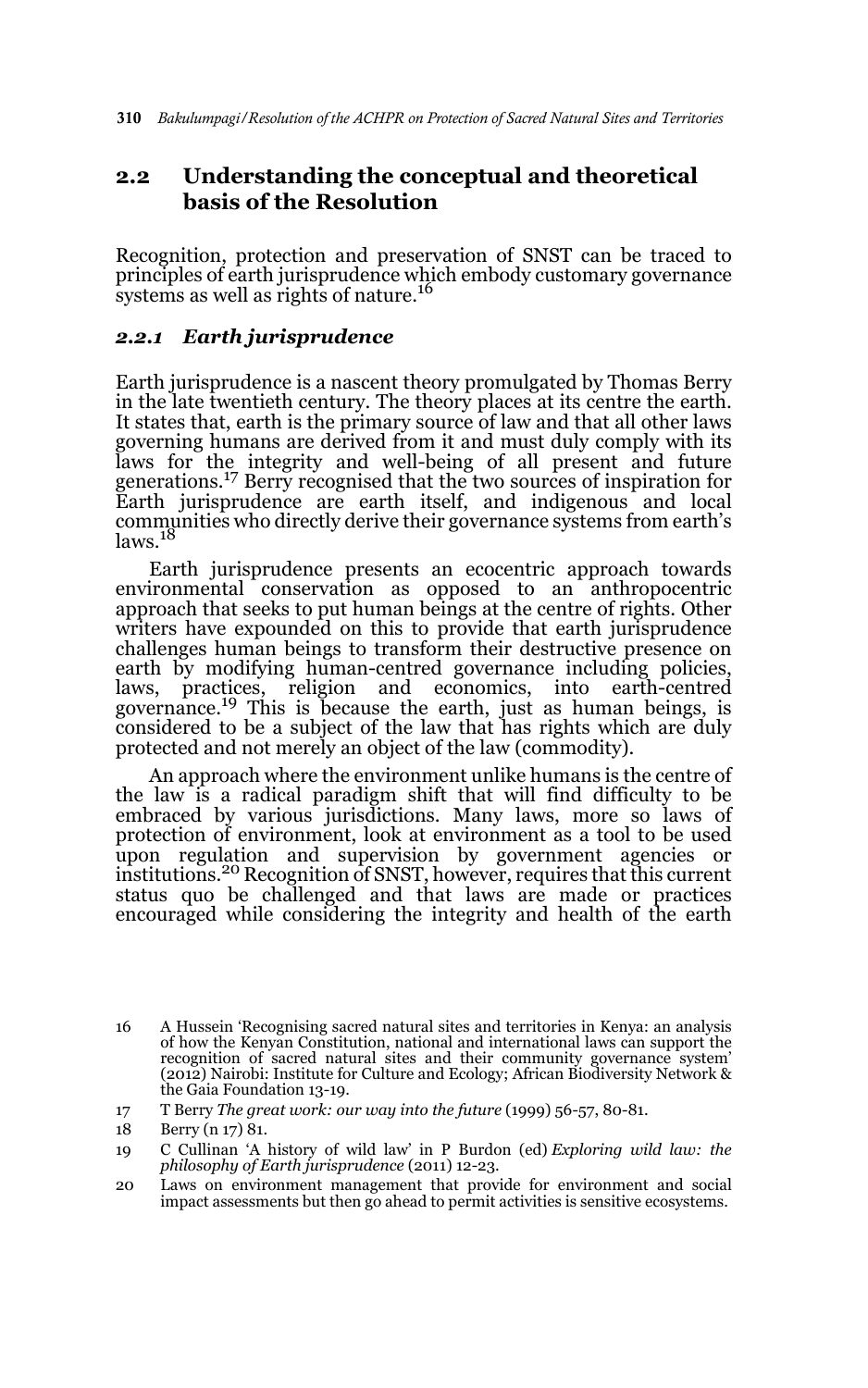because this provides better legal protection for mother earth, its systems plus non-human elements of the environment.<sup>21</sup> Earth jurisprudence considers the desires of human beings not to be superior to those of other beings but to constitute part of a broader context of the earth system as a whole.

Therefore, preservation of SNST requires a meaningful humannature relationship that is rooted in spiritual, traditional and customary way of life of a community. As nations continue to destroy these areas of great traditional significance due to ignorance, over consumption and exploitation, the entire fabric of our traditional wellbeing is in turn affected.

#### *2.2.2 Rights of nature*

As postulated by earth jurisprudence jurists, every element of the earth has the right to be, the right to habitat and the right to fulfil its role in the cycle of the earth community.<sup>22</sup> Nature has its own rights. Rights of nature laws advance the principle of intrinsic value of nature further developing the idea that humans should consider themselves as well as nature to be part of an entire ecosystem and that the two must live in harmony with one another.<sup>23</sup> Intrinsic value of nature 'stands on the premise that all beings, systems, and entities in nature warrant legal consideration and should be given legal recognition'.<sup>24</sup>

On the international scene, the Universal Declaration of Rights of Mother Earth, 2010 recognises the fact that mother earth (nature) is a living being entitled to inherent rights and the rights to exist, regenerate capacity and to maintain its integrity. Human beings are enjoined, through their own cultures, traditions and customs, to respect mother earth.<sup>25</sup> Countries are increasingly recognising rights of nature to exist, persist, maintain and regenerate its vital cycles, structure, functions and its processes in evolution.26 The argument is that if un-natural persons such as companies have rights and are recognised in law, so should nature which is considered to be the source of law.

The Resolution relies on the rights accorded to nature to preserve and protect SNST for present and future African generations. This is because the said areas are maintained as a matter of right and not merely as objects of environment management plans.

- 21 A Jack et al 'Utilising principles of Earth jurisprudence to prevent environmental harm: applying a case study of unconventional hydraulic fracturing for shale gas in the United Kingdom' (2020) 28 *Critical Criminology* 508.
- 22 T Berry *Evening thoughts: reflecting on Earth as sacred community* (2006) 149.
- 23 CM Kauffman & L Sheehan 'The rights of nature: guiding our responsibilities through standards' in S Turner et al (eds) *Environmental rights: the development of standards* (2018) 2.
- 24 JE Koons; 'What is Earth jurisprudence? key principles to transform law for the health of the planet' (2009) 47 *Penn State Environmental Law Review* 418.
- 25 Arts 1, 2 & 3 of the Universal Declaration of Rights of Mother Earth, 2010.
- 26 Sec 4 of the Uganda National Environment Act 2019; art 71 of the Ecuador Constitution 2008.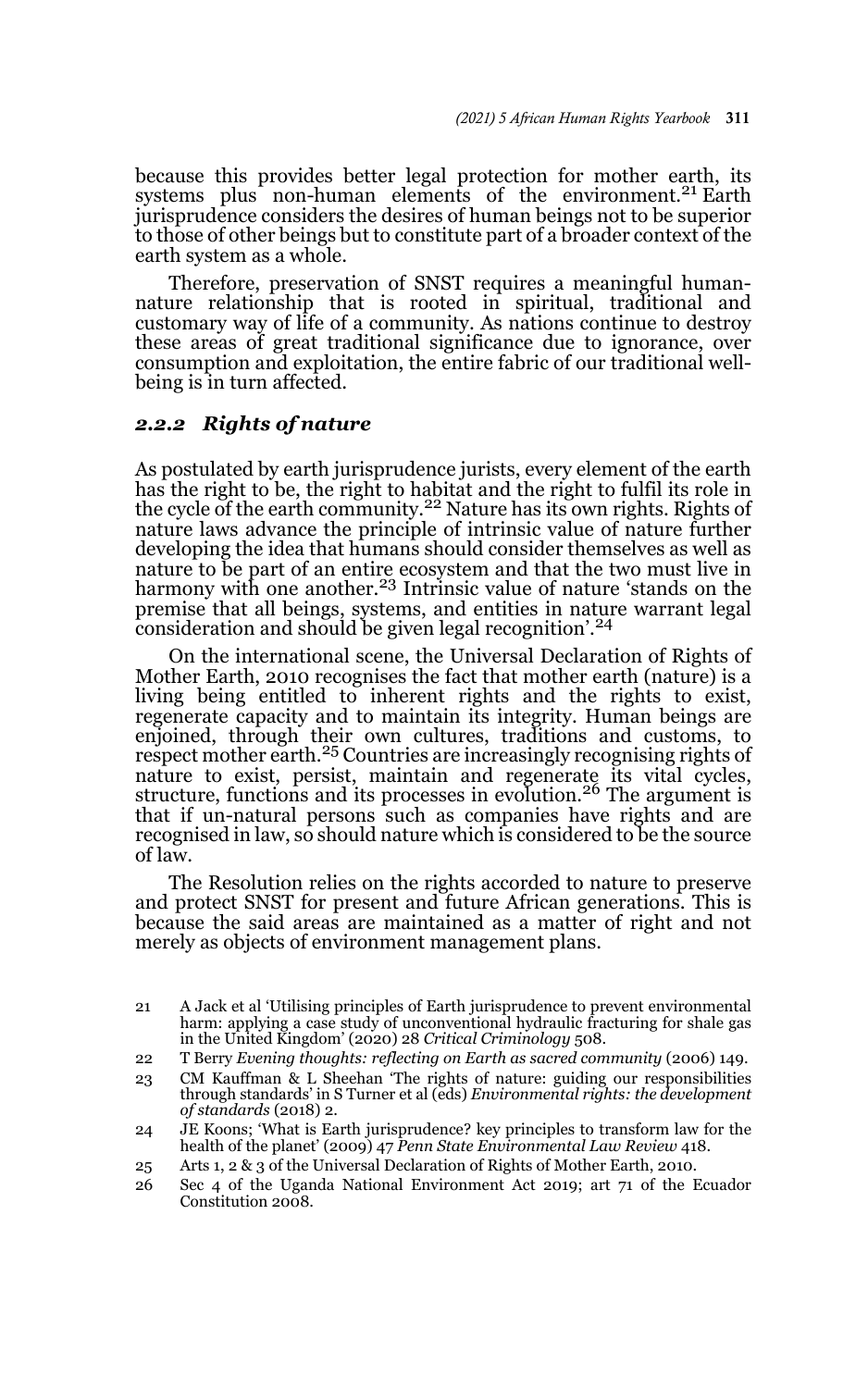#### *2.2.3 Customary governance*

SNST are preserved and managed according to culture-based systems<br>of governance.<sup>27</sup> These are equally termed as customary governance systems. Customs, spiritual practices and taboos regulate the relationship between humans and SNST. These vary from society to society. Customary governance is a decentralised system that allows individual communities to govern their SNST in accordance with their peculiar laws or ways of life. Earth jurisprudence emphasises customary governance. It is the residents and dwellers of these areas that understand the dynamic of nature in these places, the well-being of<br>the flora and fauna, seasons, ecosystems, and processes of the earth.<sup>28</sup> Decisions, therefore, are made at the most appropriate level- the lower level.

This input by the Resolution is an avenue for enhancing African cultural renaissance as it allows for exercise of customary law in administering SNST. It is worth noting that customary law is applicable<br>in various jurisdictions of African nations.<sup>29</sup> The African Commission has recognised customary law and customary governance systems in various cases. In the *Endorois* case, it ruled that African states have a duty to sustain African culture by protecting and preserving the art, law, morals, customs, and any other habits of a given community.<sup>30</sup>

Customary governance, more so in matters of environmental conservation, is bolstered by the Durban Accord and Plan of Action arising from the World Parks Congress in 2003. It called for modification of conservation initiatives by allowing for inclusion of innovative and traditional or customary governance types practised in indigenous communities.31 At a national level, various laws provide for the role of traditional communities in environment conservation and management, however, they do not empower the traditional systems with the power or duty of governing their own sites or resources in accordance with customs.

Custodians of SNST in their report to the African Commission clearly identified that customary governance systems are the bed rock

27 A Godbole et al 'Culture-based conservation of sacred groves: experiences from the North Western Ghats, India' in B Verschuuren et al (eds) *Sacred natural sites conserving nature and culture* (2010) 192.

- 29 See, for example, the South African Constitution art 30 & 31; In Uganda sec 14 & 15 of the Judicature Act Cap 13 provides for customary law as part of the legal system.
- 30 *Centre for Minority Rights Development and Minority Rights Group (on behalf of Endorois welfare council) v Kenya* (2009) AHRLR 75 (ACHPR 2009) Para 241; also see the African Court on Human and Peoples' Rights case of the *Ogiek* People preventing the Kenyan government from evicting the Ogiek, a marginalised forest-dwelling community from the Mau forest denying them the right to practice their customs. (*African Commission on Human and Peoples' Rights v Kenya* ACtHPR, Application 006/2012 (2017).
- 31 J Sunde 'Customary governance and expressions of living customary law at Dwesa-Cwebe: contributions to small-scale fisheries governance in South Africa' PhD Thesis University of Cape Town (2014) 8.

<sup>28</sup> Koons (n 20) 7.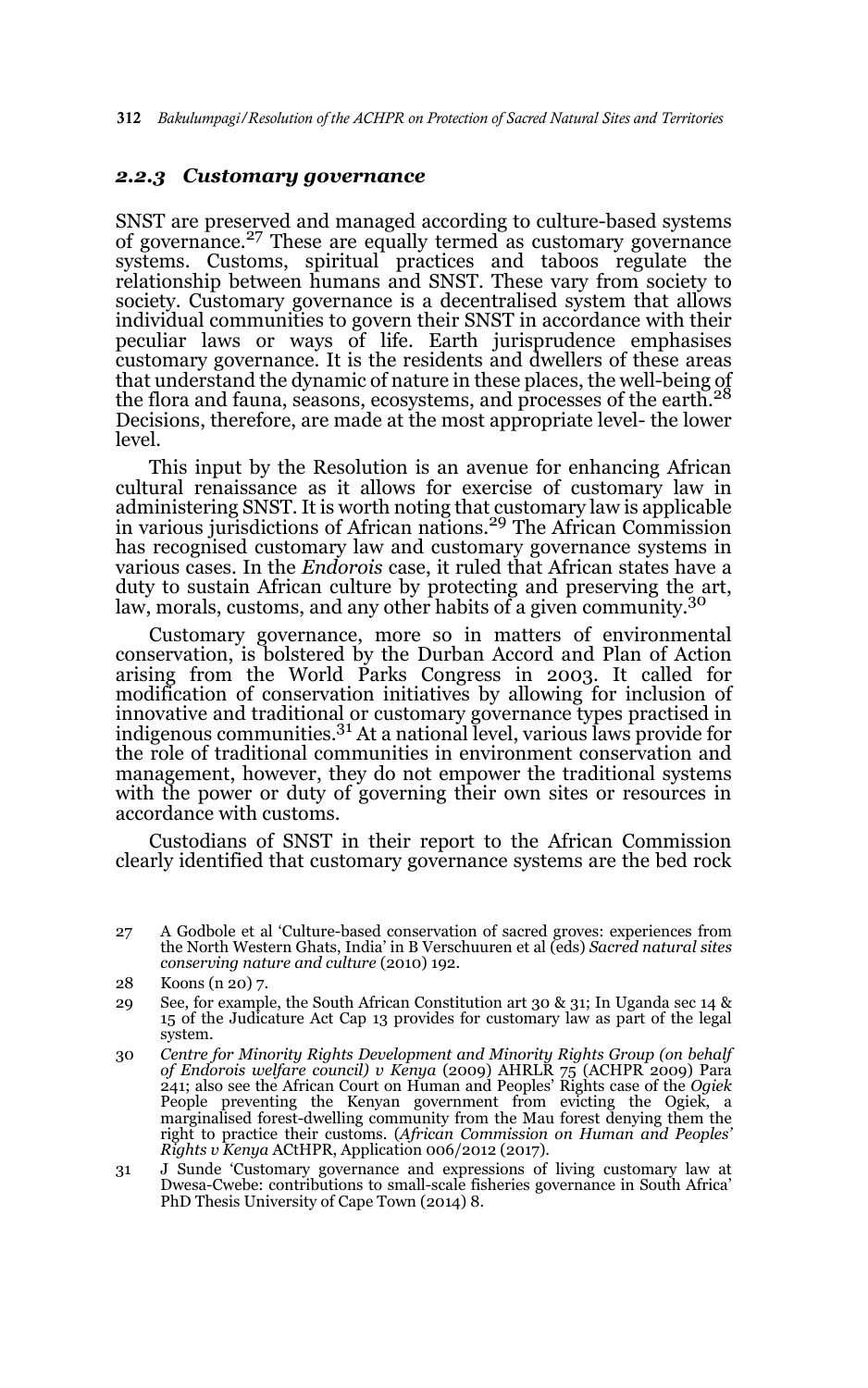of preservation of SNST and that these systems are directly based on their ancestral law of origin. They, additionally, requested that the systems be recognised and legally protected to allow for continuity.<sup>32</sup>

Despite the intention of the Resolution to bring forth exercise of customary law, this body of law has its pitfalls. The law is mostly uncodified and incompatible either directly or by necessary implication with written law.<sup>33</sup> The Resolution postulates that these governance systems must be legally protected to alleviate the challenges that customary law faces in application and enforcement today. The implications of this are examined in detail later in the paper.

### **3 A HUMAN RIGHTS PERSPECTIVE**

This part brings the idea of preservation of sacred natural sites and territories into the context of human rights. It is a discussion of the international, regional and national legal instruments that support or influence the recognition and protection of these sacred places and how it all fits into the objective of reviving African culture and heritage. Recognition of SNST has been in place through protection, fulfilment and realisation of other rights including the right to culture, freedom of conscience and religion, right to a clean and healthy environment and rights of indigenous peoples. However, recent trends reveal a growing pace on a national as on an international level particularly providing for recognition and protection of SNST and is already starting to show in the emergence of rights of nature and wild law.<sup>34</sup>

### **3.1 International instruments**

International instruments are useful in strengthening and supporting the efforts of recognising and protecting SNST at the regional and national level. They can additionally act as model laws for states in crafting legal protection of SNST.

### *3.1.1 International Bill of Rights*

The International Bill of Rights provides a foundational basis for advocating for protection and preservation of SNST. The instruments within the international bill of rights provide for the freedom of conscience and religion, which allows for freedom to manifest one's beliefs in teaching, practice, worship and observance either alone or in community with others.35 SNST are places of spiritual significance,

<sup>32</sup> Chennells & The Gaia Foundation (n 9) 12.

<sup>33</sup> Sec 15 of the Judicature Act of Uganda Cap 13.

<sup>34</sup> N Rühs & A Jones 'The implementation of Earth jurisprudence through substantive constitutional rights of nature' (2016) 8 174 *Sustainability* 19.

<sup>35</sup> Art 18 of the Universal Declaration of Human Rights 1948; art 18 of the International Covenant on Civil and Political Rights 1966.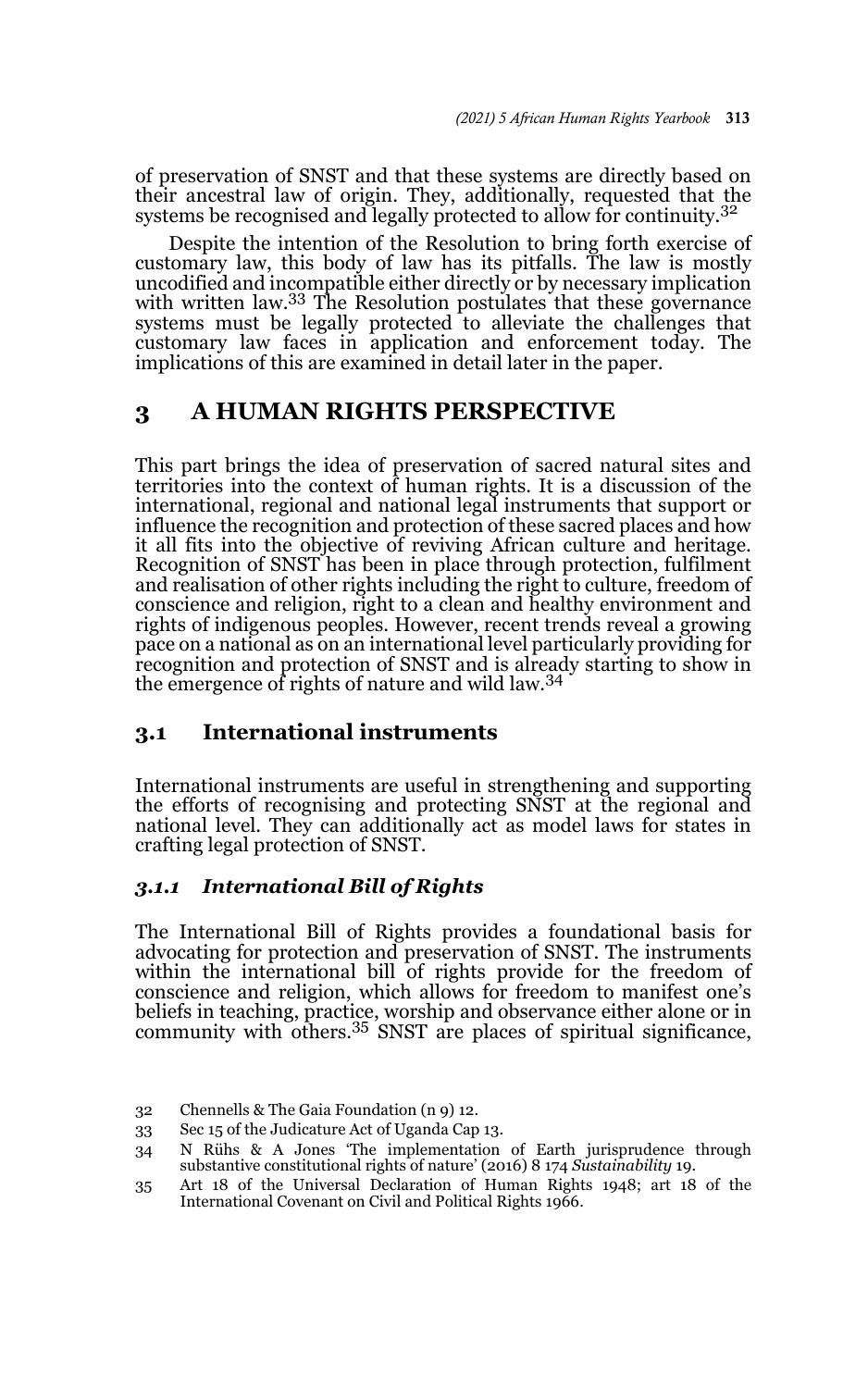akin places of worship or temples, where custodians act as a link between the deity and the communities,  $3<sup>6</sup>$  and this right is adequately protected by the international bill of rights.

The International Bill of Rights, additionally, provides for the right to culture allowing individuals to freely participate in the cultural life of the community.37 Under article 27 of the International Covenant on Civil and Political Rights, 1966 (ICCPR), the instrument goes further to recognise the rights of indigenous people or ethnic minorities to enjoy their own culture and to profess and practise their own religion. The International Covenant on Economic Social and Cultural Rights, 1966 (ICESCR) additionally charges state parties to progressively take steps necessary for conservation, development and diffusion of culture.38 As an African continent, progressive realisation of cultural rights entails entrenching customary governance systems into our laws to allow for adequate protection of these rights.

### *3.1.2 United Nations Convention on Biological Diversity (1992)*

This Convention requires state parties under article 8(j) to respect, preserve and maintain knowledge, innovations and practices of indigenous and local communities relevant for the conservation and sustainable use of biological diversity. Additionally, under article 10(c) it enjoins states to protect and encourage customary use of biodiversity in accordance with traditional cultural practices. This is a major aspect that fosters use of traditional mechanism of conservation of environment that are effective and more practical in addressing environmental degradation.

In a May 2010, the secretariat of the UN Convention on Biological Diversity, and the UN Environmental Programme (UNEP) carried out a major assessment of the prevailing state of biodiversity. It was recommended that there is need for urgent action to curb biodiversity loss. The team among its recommendations advocated for protection of SNST highlighting the role played by indigenous and local communities in protecting and preserving areas of crucial biodiversity concentration.39

### *3.1.3 United Nations Declaration on the Rights of Indigenous Peoples (2007)*

This landmark Declaration recognises the rights of communities to cultural practice, customary governance systems and selfdetermination. This includes the right to revitalise their culture in

<sup>36</sup> Chennells & The Gaia Foundation (n 9) 2.

<sup>37</sup> Art 27 of the Universal Declaration; art 27 of the ICCPR.

<sup>38</sup> Art 15 of the ICESCR.

<sup>39</sup> Secretariat of the Convention on Biological Diversity (2010) *Global Biodiversity Outlook* 3 http://gbo3.cbd.int/ (accessed 24 May 2021).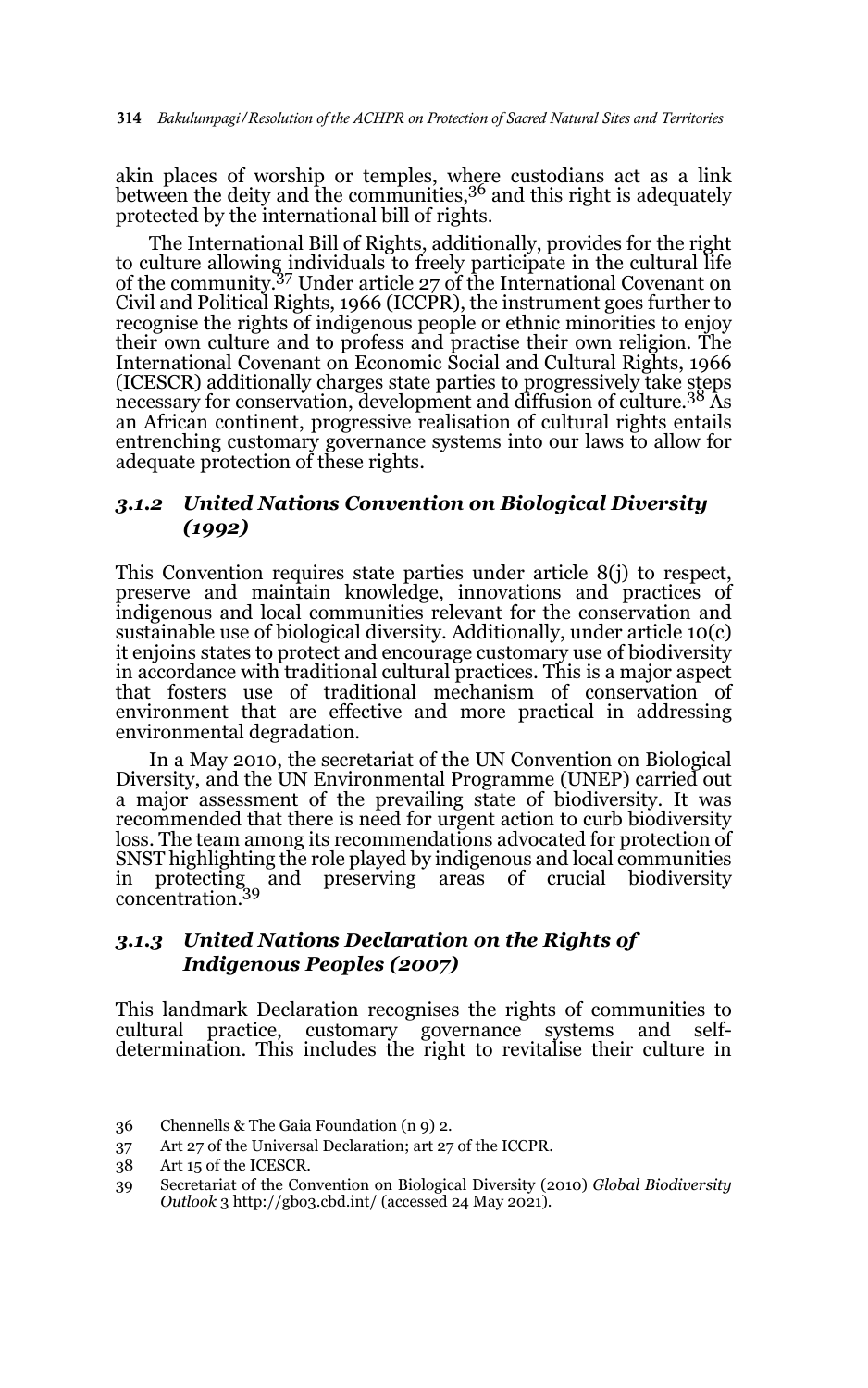accordance with the traditions and customs of the community including their spiritual and religious lives. This can equally be interpreted to advocate for respect for SNST that form part of the cultural sites and spiritual lives of the communities.

There are various other international instruments, resolutions and statements from international institutions as well as reports to the United Nations that speak to protection of cultural heritage and the preservation of the earth and often include preservation of mother earth.<sup>40</sup>

#### *3.1.4 Sustainable Development Goals*

The Resolution is a step towards achieving sustainable development goals by Africa in particular; SDG 9 which attributes great biodiversity loss to industry, innovation and infrastructure activities; SDG 15 on preservation of life on land; as well as SDG 14 on life under water which requires taking a more ecocentric approach that looks at nature as having rights and allows for laws to protect sacred natural sites and territories. Of particular importance, SNST in preserving biodiversity build climate change resilience upon which African nations promote climate action as per SDG  $13.^{41}$ 

Many of the international instruments refer to sustainable development but have failed to deliver the required optimum relationship between humans and society or environment that ensures survival of both subjects.42 It is time to rethink the approach and generate a more cross-sector coordination and coherent policy and law.43 Preservation of SNST represents a move from the 'weak sustainability' principle to the 'strong sustainability' principle.<sup>44</sup>

- 40 For example, UNESCO Universal Declaration on Cultural Diversity (2001), the UNESCO Convention for the Safeguarding of Intangible Cultural Heritage (2003); the UNESCO Convention on the Protection and Promotion of Diversity of Cultural Expressions (2005); Anchorage Declaration (2009); IUCN 4th world conservation congress resolution 4.038; Recognition and conservation of sacred<br>natural sites in protected areas; IUCN and UNESCO best practice protected area<br>guidelines 16; Sacred natural sites: Guidelines for protected ar (2008); IUCN World conservation congress statement of custodians of sacred natural sites and territories (2008); Harmony with nature: report of the Secretary-General, A/74/236, of 2017.
- 41 Chennells & The Gaia Foundation (n 9) 2.
- 42 Rühs & Jones (n 30) 5.
- 43 Rühs & Jones (n 30) 1.
- 44 K Bakulumpagi 'Biodiversity offsetting as a tool for environmental conservation: the need for a legal framework in Uganda' Unpublished Master's Thesis, University of Dar es Salaam (2019) 19.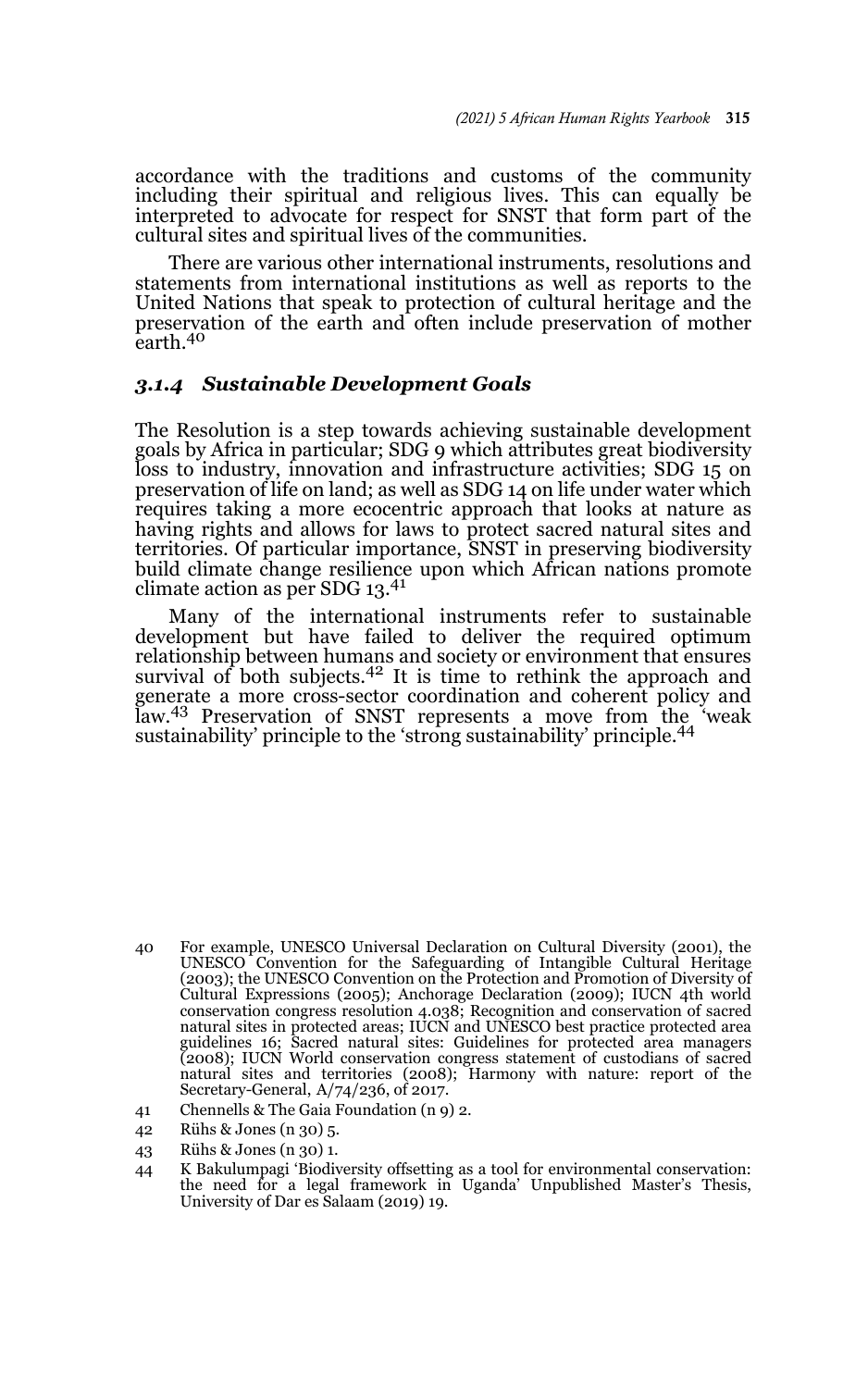### **3.2 Regional instruments**

#### *3.2.1 African Charter on Human and Peoples' Rights 1981*

The African Charter on Human and Peoples' Rights (African Charter) in its Preamble reaffirms the commitment to eradicate all forms of colonialism from Africa, and to consider the virtues of African tradition and values of African civilisation to guide its conception of human and peoples' rights. Furthermore, under article 17, it allows for every individual to freely take part in the cultural life of their community and charges state parties with a duty to promote morals and traditional values recognised by communities.

Articles 22 and 24 are recognised in the resolution on SNST as they provide for the right of all Africans to their economic, social and cultural development with due regard to their freedom and identity and in the equal enjoyment of the common heritage of mankind. As is the normative text of the African Charter, individuals have duties imposed on them such as the duty to preserve and strengthen positive African cultural values in their relations with other members of the society and to promote the moral well-being of society.<sup>45</sup>

The African Charter sets up the African Commission<sup>46</sup> which is charged with a duty to ensure the protection of human and peoples' rights under conditions laid down by the Charter.47 The African Commission in exercising its mandate may consider African practices consistent with international norms on human and peoples' rights plus<br>customs generally accepted as law.<sup>48</sup> It is on this basis that in passing the Resolution, the Commission drew upon customary governance systems and the need to promote African culture as a basis for such a method of culture-based conservation.

### *3.2.2 Charter for African Cultural Renaissance (2006)*

This Charter is of particular importance to the preservation of SNST. It affirms that any human community is governed by rules and principles based on culture; and that culture encompasses, lifestyles, ways of living together, value systems, traditions and beliefs.49 It encourages state parties to integrate cultural objectives in development strategies<sup>50</sup> and also to assert the dignity of African men and women as well as the popular foundations of their culture.51 The Charter is a regional instrument that acknowledges the importance of culture including spiritual value systems and traditions in promoting African identity

- 45 Art 29 of the African Charter on Human and Peoples' Rights.
- 46 African Charter art 30.
- 47 African Charter art 45.
- 48 African Charter art 61.
- 49 Preamble to the Charter for African Cultural Renaissance (2006).
- 50 Charter for African Cultural Renaissance art 3(g).
- 51 Charter for African Cultural Renaissance art 3(a).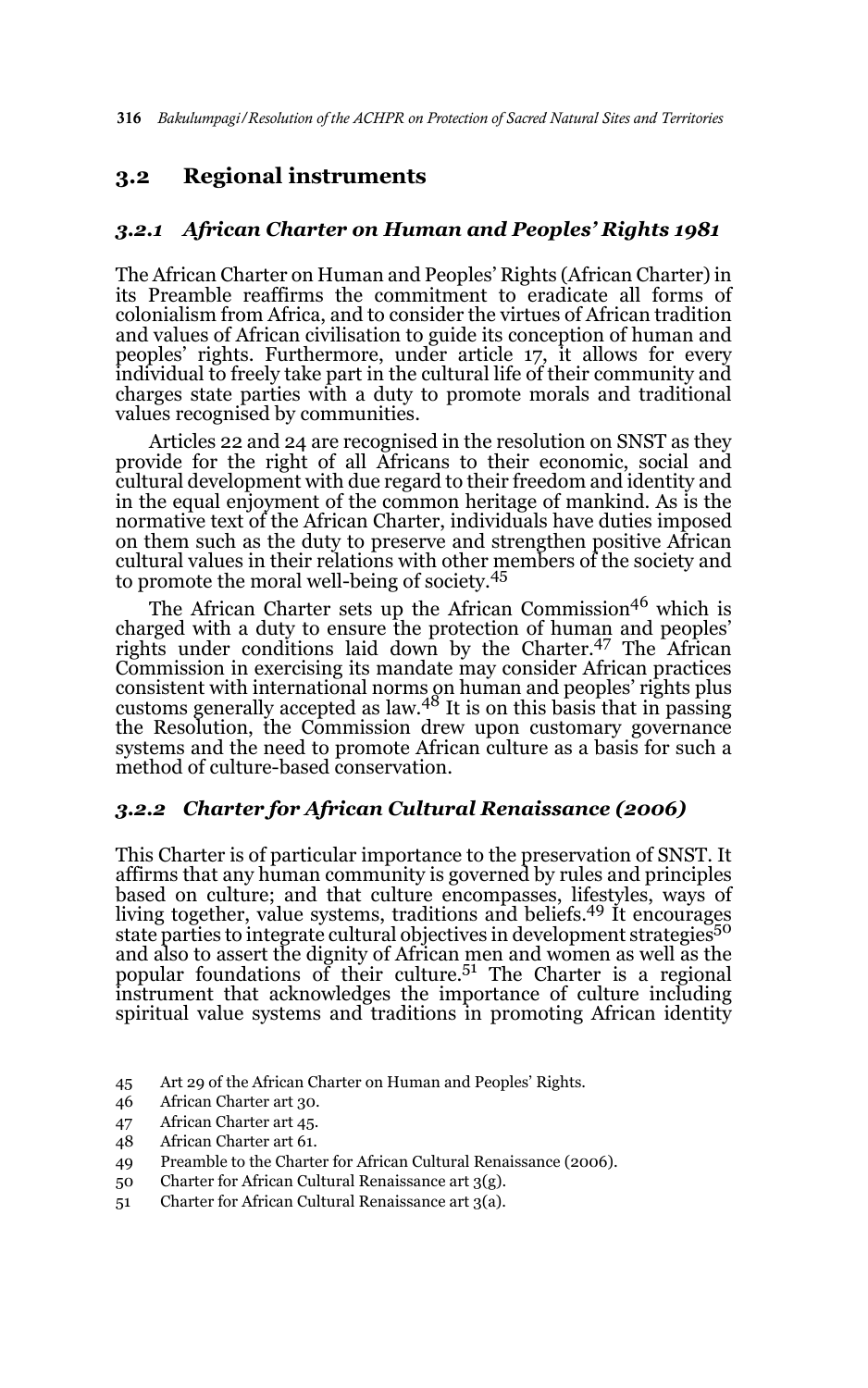and good governance, and the protection of tangible and intangible cultural heritage.<sup>52</sup>

This Charter has so far been ratified by only fourteen countries and as such is not yet into force. This may be attributed to the limited popularisation and sensitisation around this charter or the need for support of grass root institutions that can advocate for ratification as opposed to a top-bottom approach where the African bodies call onto states to ratify the Charter.

The Resolution on protection of SNST provides such an approach by encouraging recognition of customary systems of governance at the grassroots as a means of promoting culture-based conservation mechanisms and in the end appreciate the African culture.

### **3.3 National instruments**

States have the essential task of creating an enabling environment for cultural innovation and development.53 Under this, states must take measures to respect and protect SNS as a method of cultural-based conservation in the face of development. This is done through constitutions, primary legislation (Acts of Parliaments), other subsidiary legislation and policy.

The article, in this section, discusses national legislation of select countries, Uganda, Benin and Kenya in relation to the development of legislation to protect and preserve SNST. The discussion also borrows from other jurisdictions that have documented efforts to recognise SNST such as Ecuador.

### *3.3.1 Constitutions*

Various constitutions of African states provide for rights to a clean and healthy environment, right to culture, freedom of conscience and freedom of religion. It comes against the backdrop of environmental constitutionalism. This entails recognising the environment as a subject for protection in constitutional texts and the same to be enforced as a right in courts of law.54 This provides better consolidation and safeguard for realising the right in question, though it does little to protect SNST. This is because protection of SNST necessitates legal protection that envisages the earth as having her own inherent rights to exist and flourish, and not merely the right to a clean and healthy environment.

The Constitution of Kenya 2010, however, comes out strong on rights of culture and indigenous communities. The Constitution expressly states that culture is the foundation of the nation55 and

<sup>52</sup> Chennells & The Gaia Foundation (n 9) 33.

<sup>53</sup> Charter for African Cultural Renaissance art 9.

<sup>54</sup> JR May & E Daly *Global environmental constitutionalism* (2015).

<sup>55</sup> Art 11 of the Kenya Constitution 2010.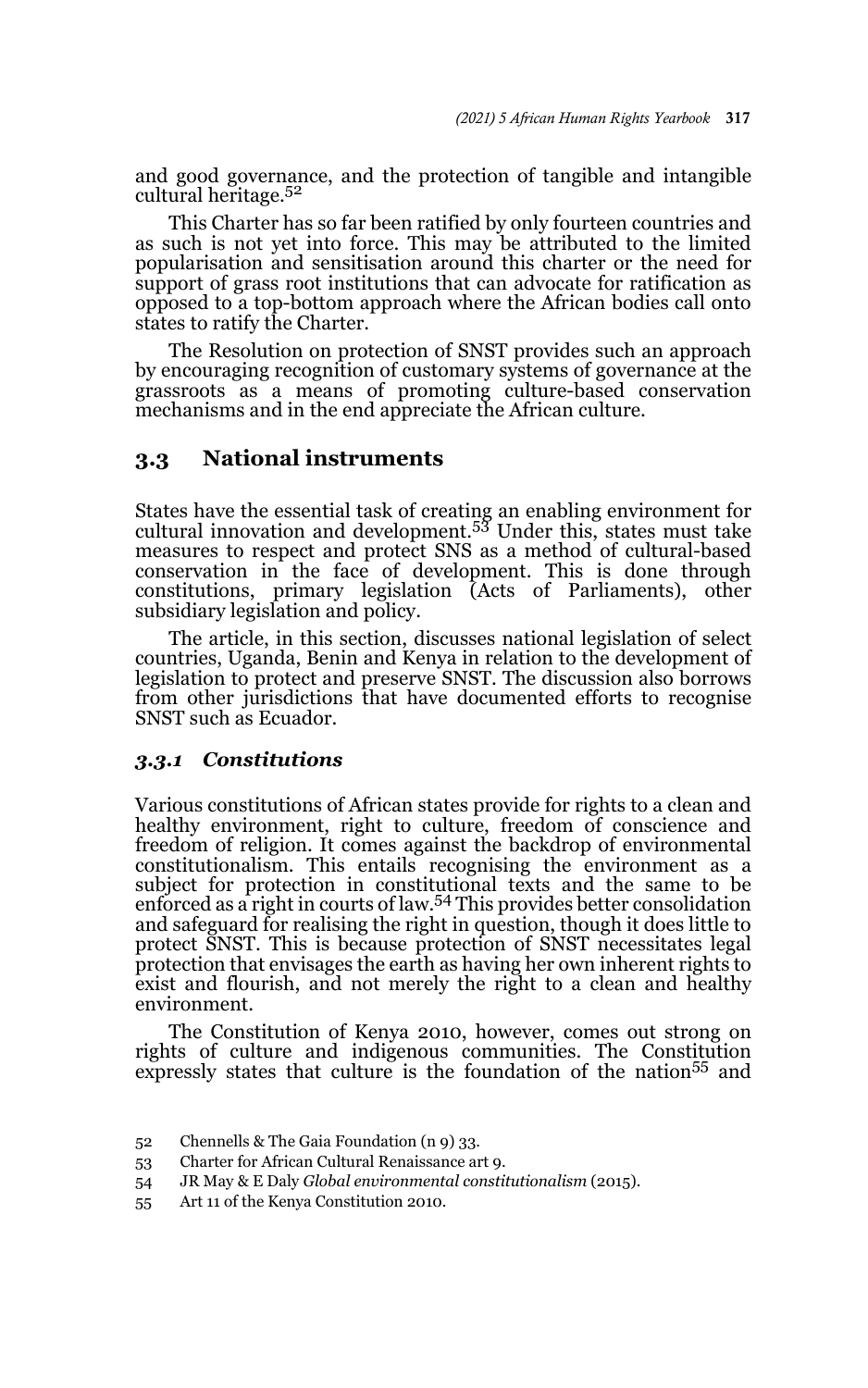provides for the right to participate in any culture.56 It recognises indigenous peoples as part of minority and marginalised communities, acknowledges their cultural norms and supports community selfgovernance.<sup>57</sup> The supreme law further requires government to involve communities in its efforts to conserve and manage lands and ecosystems. It provides for the right to a clean and healthy environment, duties of protecting the environment.<sup>58</sup>

Though many countries have provisions in their constitution providing for the right to a clean and healthy environment, no country in Africa has a constitution recognising protection of SNST or rights of nature. At the present, the best alternative is, therefore, to look towards the provisions of rights to a clean and healthy environment, right culture and freedom of religion as a basis to encourage states to enact laws to protect SNST.

### *3.3.2 National legislation*

Thera are various SNST all over Africa.<sup>59</sup> However, the score card of laws protecting SNST is quite poor. Almost all African countries have national legislation providing for environmental protection and conservation. But these laws fail to provide the required protection to sacred natural sites and do not envisage the principles of earth jurisprudence or customary governance. This is because the laws are bent on how to use the environment for human benefit allowing for supervised destruction (anthropocentric approach) as opposed to an<br>ecocentric approach.<sup>60</sup> Control is also centralised in government agencies such as environment agencies.

Other nations have come close by drafting rights of nature clauses in environmental legislation. The principle that nature, having intrinsic value, is worthy of legal consideration and codification. As per this, the SNST are meant to be protected and granted status equivalent to that of human beings which provides better protection.

Uganda is the only country in Africa, which provides for rights of nature in her National Environment Act 2019. Section 4 provides that the nature has the right to exist, persist, maintain and regenerate its vital cycles, structure, functions and its processes in evolution rights. It allows any individual to enforce such a right and this is a good avenue through which an individual may enforce the duty of the state to make laws that protect and preserve SNST.

In some cases, however, we have nations that have drafted national legislation providing for recognition of SNST. These are the countries embarking on jurisprudential changes. For instance, in Benin, a

- 56 Kenya Constitution art 44.
- 57 Kenya Constitution art 56.
- 58 Kenyan Constitution art part II.

<sup>59</sup> See page 3 above.

<sup>60</sup> The laws that provide for environment and social impact assessment such as the Tanzania National Environment Management Act 2004.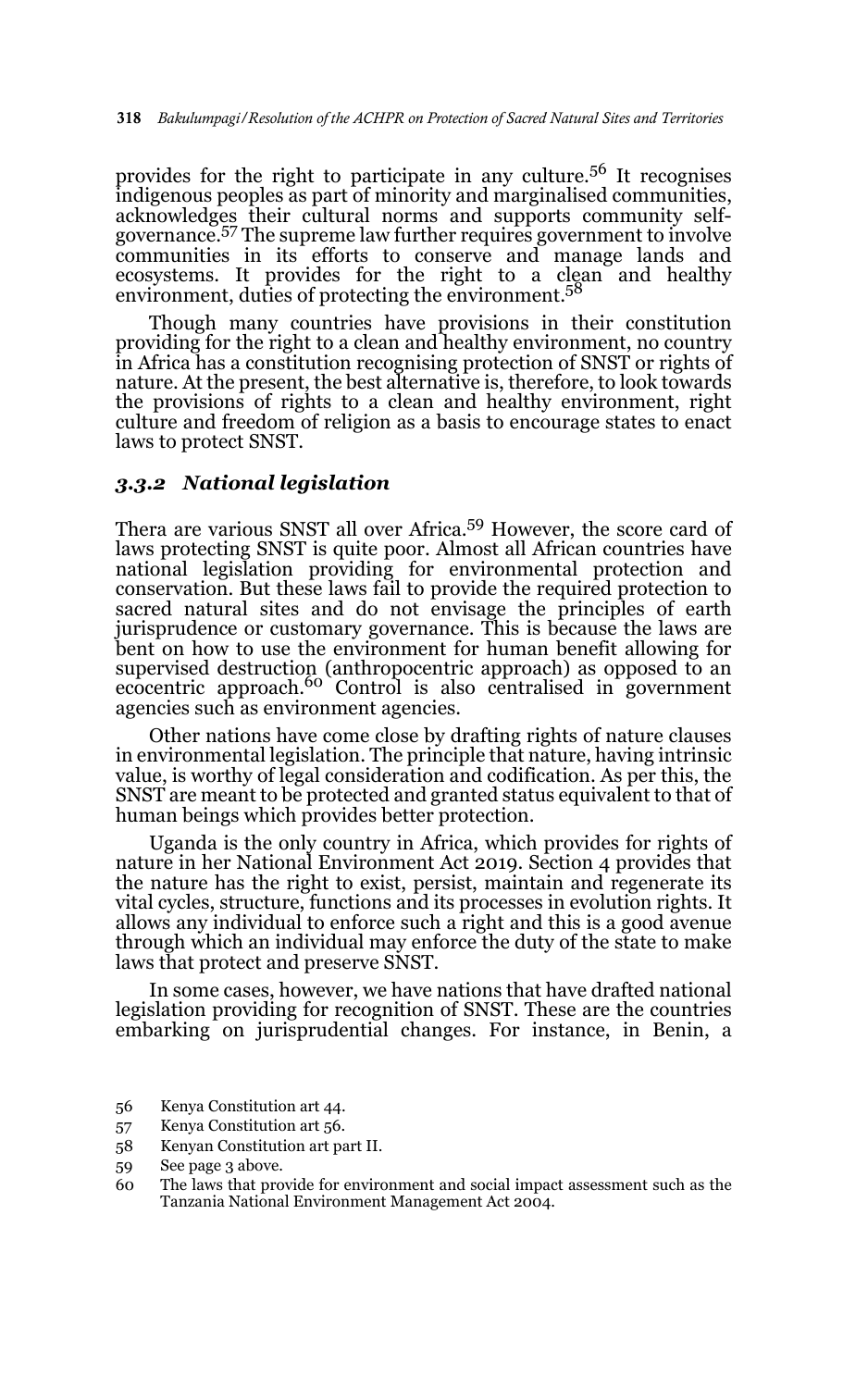national Sacred Forest law (Inter-ministerial Order No 121, 2012) provides for the legal recognition of sacred forests and forests of gods<br>and spirits as protected areas.<sup>61</sup> The law goes ahead to provide for customary leaders such as kings to govern the preservation of SNST and prohibits activities that affect protected sacred forests.<sup>62</sup>

For the case of Uganda, legal recognition and preservation of SNST is an ongoing process through subsidiary legislation (district ordinance) in western Uganda, Buliisa District. The District Council passed a resolution recognising the customary laws of the Bagungu People pertaining to preservation of sacred natural sites; detailing the role of Bagungu custodians and expressly recognising the rights of the SNST to exist and thrive.63 The District Council and the Bagungu Custodian Clans are currently developing an ordinance, which will demonstrate how pluri-legal systems comprising state and customary law can be implemented at district level.<sup>64</sup>

# **4 ANALYSIS OF THE RECOMMENDATION OF THE RESOLUTION TO MAKE LAWS AND POLICIES FOR THE PROTECTION OF SNST**

Various societies in Africa today are recognising SNST, embracing their traditional knowledge and practices, and reviving customary<br>governance systems deriving from earth jurisprudence.<sup>65</sup> The systems derive from the *a priori* laws that existed before colonialism in Africa. The African Commission resolution on SNST argues that countries should make laws or codify these customary systems as a means of protecting sacred natural sites.<sup>66</sup>

This then introduces a balancing act that looks to codification of practices that are often treated as values and not meant to become law. This part analyses the substantive and practical issues that must be examined by various societies and countries to embrace the notion of enacting laws to protect sacred natural sites.

<sup>61</sup> Art 3 of the Inter-ministerial Order 0121 (2012) Setting the conditions for the sustainable management of sacred forests in the Republic of Benin, https:// www.gaiafoundation.org/benins-historic-sacred-forest-law-translated-intoenglish/ (accessed 24 May 2021).

<sup>62</sup> Inter-ministerial Order article 21.

<sup>63</sup> C Byrne 'The emergence of Earth jurisprudence in Africa' (2020) 5 *Conscious Lawyer* 5

<sup>64</sup> Bryne (n 63) 1.

<sup>65</sup> Bryne (n 63) 1.

<sup>66</sup> Para 14 of the African Commission Resolution on Protection of SNST.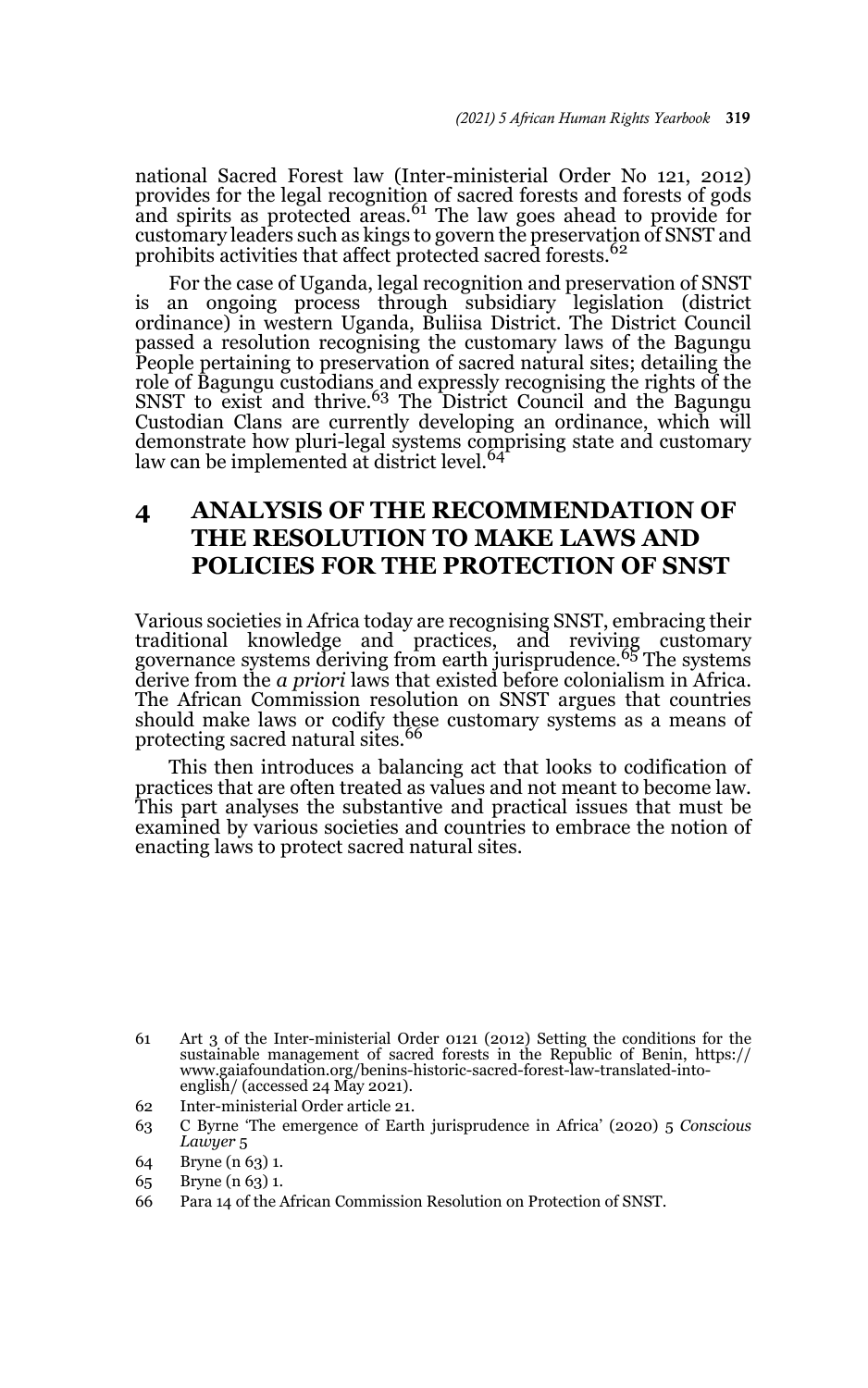### **4.1 Substantive issues**

#### *4.1.1 Legal pluralism*

Legal pluralism is the existence of multiple legal systems within one geographic area or alternatively, when a country has more than one<br>source of law in its legal system.<sup>67</sup> Africa is a plural-legal continent.

The Resolution calls for legalising customary governance systems, which rely on customary law. This includes reliance on cultural values, morals and traditions meant to protect SNST. This is because recognition of customary governance systems as part of plural-legal systems takes into consideration the virtues of African historical tradition and the values of African civilization in realising human and peoples' rights as set out in the African Charter.<sup>68</sup>

In the report submitted to the African Commission, the communities called for recognition of *a priori* legal systems to foster<br>renaissance of African identity in the process of development.<sup>69</sup> Many African states are today following the legal systems put in place by their colonial masters, that is the civil law system or common law. This is coupled with statutory law formulated by the legislative arms of government.

Reviving customary governance systems raises questions about the nature and status of customary law in relation to statutory law, common law and civil law. In many African jurisdictions, customary law is recognised as law and is applicable in courts of law and other dispute resolution mechanisms.70 The African Commission for instance acknowledges and recognises customary land rights resulting from occupation and use since time immemorial.71

But these are clothed with the repugnancy clause. A clause that requires that the customs can only be applied if they are consistent with or not contrary to public policy, natural justice, equity and good conscience; and not incompatible either directly or by necessary implication with any written law.<sup>72</sup> This reduces customary laws to a lower hierarchy. Indeed, the African Commission's working group of experts on indigenous populations in their report on their visit to Kenya in 2010 acknowledged that customary laws are often treated as

- 67 AWB Simpson *Invitation to law* (1988) 53-82.
- 68 Preamble to the African Charter.
- 69 Preamble to the African Charter para 7.
- 70 Sec 14 & 15 of the Judicature Act Cap 13 of Uganda; sec 39 of the South African Constitution 1996.
- 71 ACHPR report of the country visit of the working group on indigenous populations/communities and information visit to the Central African Republic 15- 28 January 2007 43rd Ordinary Session (2007) 50.
- 72 See for Nigeria sec 34(1) of the High Court Cap 49 1963 Law of Northern Region of Nigeria. Similarly, sec 12(1) of the High Court Laws of Western Region of Nigeria 1959 and 6 High Court Law of Lagos State Cap 65 1973. For South Africa see sec 27(1) of the Southern Cameroon's High Court Law 1955.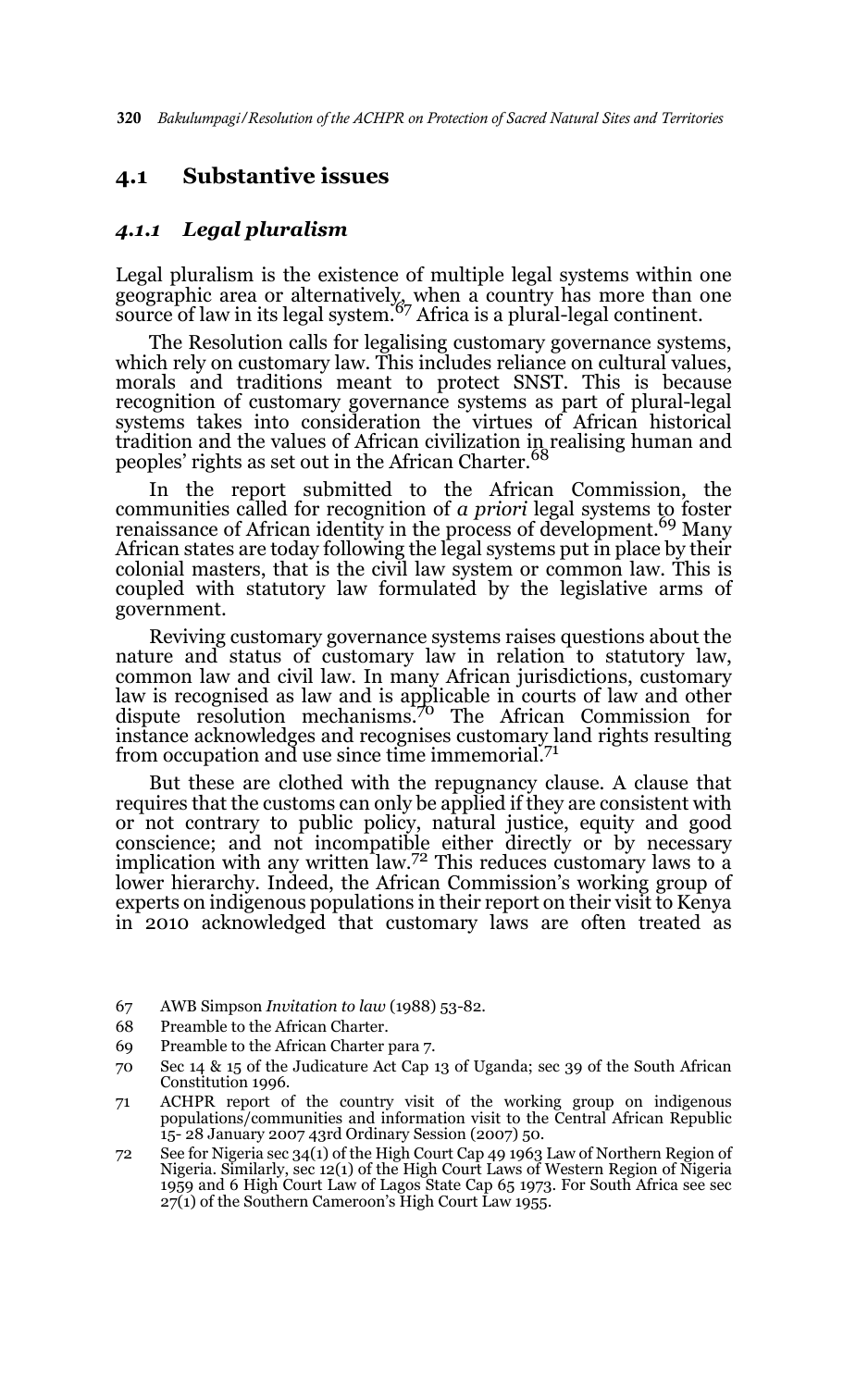subordinate to a nation's laws since they are qualified against written laws.

One method to cure this is by making sure the codified laws are in consonance with the Constitution and principal Acts of Parliament by engaging with the law makers to ascertain consistency. Additionally, the Courts must interpret the repugnancy clause in a restrictive manner to allow for the rebirth of the African cultural systems especially in matters of biodiversity preservation.

### *4.1.2 Conflict of laws*

Another substantive hurdle is the conflict of laws, more so in the field of environmental management. Countries have a multitude of laws regulating environment. These for instance set up various management structures such as district committees, local government committees that have mandates like those, which the Resolution grants to customary governance structures. Matters of access to sacred areas are very contentious. A situation such as in the development of the ordinance on SNST in Buliisa district, Uganda, where the district committee on environment and natural resources has the mandate to implement any ordinance yet the Earth jurisprudence which is meant to be entrenched on the ordinance dictates that such mandate should be left to the customary leaders who are the custodians of SNST in this case.<sup>73</sup>

As a solution, various laws concerning SNST establish bodies that are a hybrid of the customary leadership and a local government leadership to be the governing body. These are usually termed as<br>customary law boards, <sup>74</sup> stewardship councils, <sup>75</sup> or guardian bodies. In the event of the SNST of *Whanganui* River *(Te Awa Tupua)* in New Zealand, there is established a Guardian body comprised of one *iwi* representative and one government official to protect the interests of the river.<sup>76</sup> It then ceases to be customary governance system largely because of the lack of desire by government to relinquish power over such SNST.

Though this is a fair compromise, it leaves a lot to the political systems which, as observed in the case of Uganda, may fail to appreciate the intrinsic value that society accords to these sites.

#### *4.1.3 Gender considerations*

The African Charter is clear on equality of all persons and the need for respect of rights of women<sup>77</sup> yet in many cultural settings and

- 75 Sacred Forest Stewardship Council of India.
- 76 Kauffman & Sheehan (n 19) 3.
- 77 Art 3 & 18(3) of the African Charter.

<sup>73</sup> Sec 28(1)(e) & (f) of the Uganda National Environment Act 2019.

<sup>74</sup> The draft Buliisa district (preservation of sacred natural sites) ordinance of 2021, Uganda.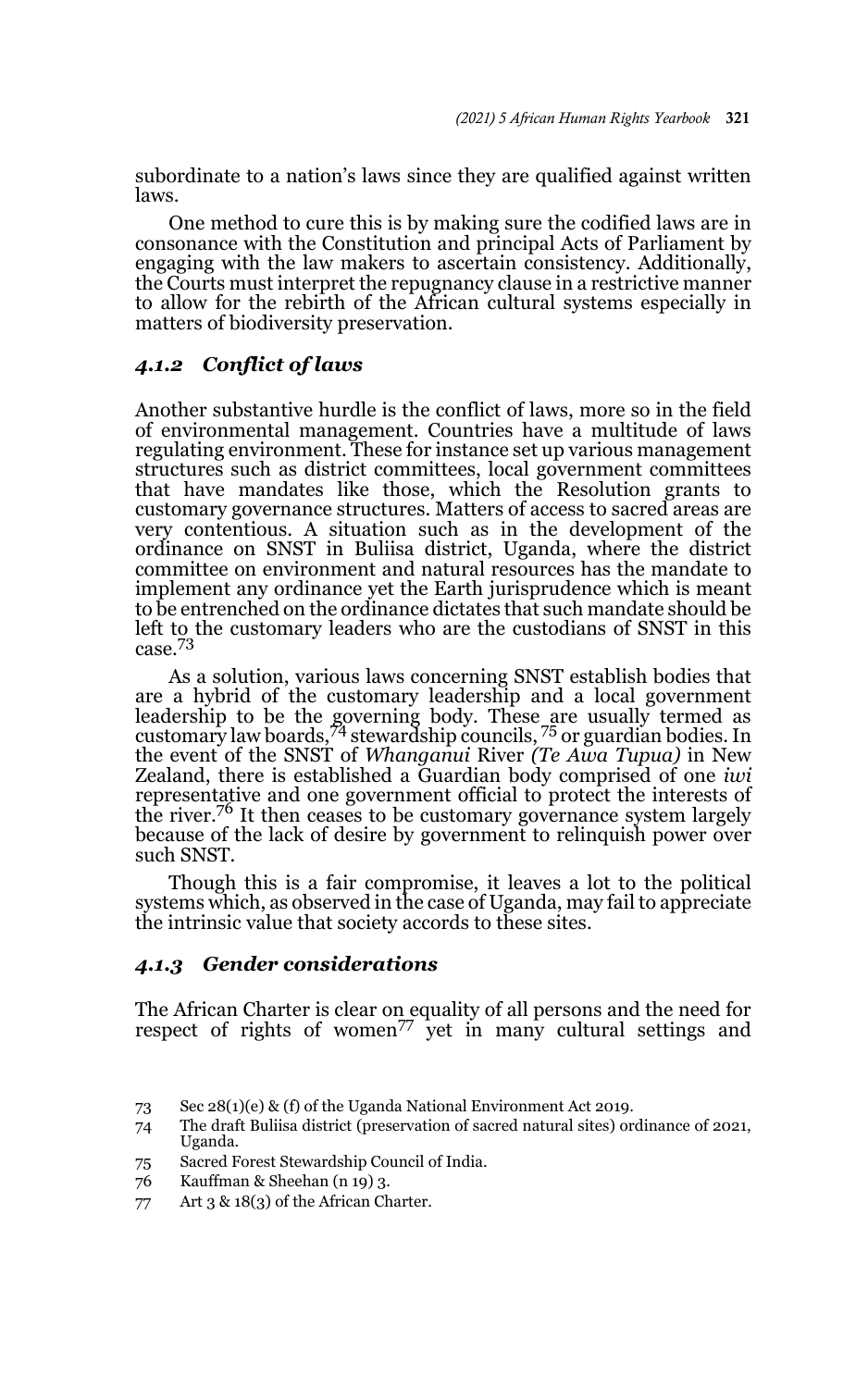customary governance systems, we find that women are not treated equally with men. The question that arises is whether entrenching these customary systems into law will not result into an affront to rights of women.

Preservation of SNST allows for equal treatment of women. Earth Jurisprudence brings in the element of all beings including women, children, youth, vulnerable and local dwellers directly engaging with nature to be considered when undertaking any decision affecting nature. This is because all beings are objects of the law and form part of a complex eco-system that must be duly respected. More so, women in most of the African societies interface with nature more than the men through agriculture. Through this, we can ably state that women become part of the decision makers. Additionally, women are accorded duties strictly performed by them in preservation of SNST such as cleansing the site for rituals,<sup>78</sup> and planting seeds.

#### *4.1.4 Dispute resolution*

The method of resolving disputes is problematic with many of the potential violators of laws protecting SNST being users of adversarial systems such as courts of law as opposed to the traditional systems of amicable settlement of issues. Under customary systems of governance disputes are usually addressed at the neighbourhood level or at the level of elders,79 whereas in other systems the matter is decided by established courts of law. The question would be whether the codified law on protection of SNS would advocate for adversarial or customary systems of resolving disputes.

The other issue regards penalties for violation of the laws governing SNST. Whereas the customary governance system leans more towards restorative justice for instance rituals to rectify any act of desecration such as animal sacrifice, subjecting offenders to sessions of traditional knowledge imparting, the statutory law, civil or common law looks to custodial sentence or financial penalty. It is argued that customary punishment are too uncertain and cannot be easily codified at the same time the law cannot grant wide discretion to the customary leaders as they may misuse their power.<sup>80</sup> However, the customary governance regime argues that the custody or fine does not restore the environment or appease the spirits of the sacred places. Such disparity generates a large impasse that affects effective implementation of the resolution.

<sup>78</sup> SL Kamga-Kamdem 'Ancestral beliefs and conservation: The case of sacred sites in Bandjoun West Cameroon' in B Verschuuren et al (eds) (n 3) 125.

<sup>79</sup> Sunde (n 27) 186.

<sup>80</sup> EA Taiwo 'Repugnancy clause and its impact on customary law: comparing the South African and Nigerian positions: some lessons for Nigeria' (2009) 34 1 *Journal for Juridical Science* 96-99.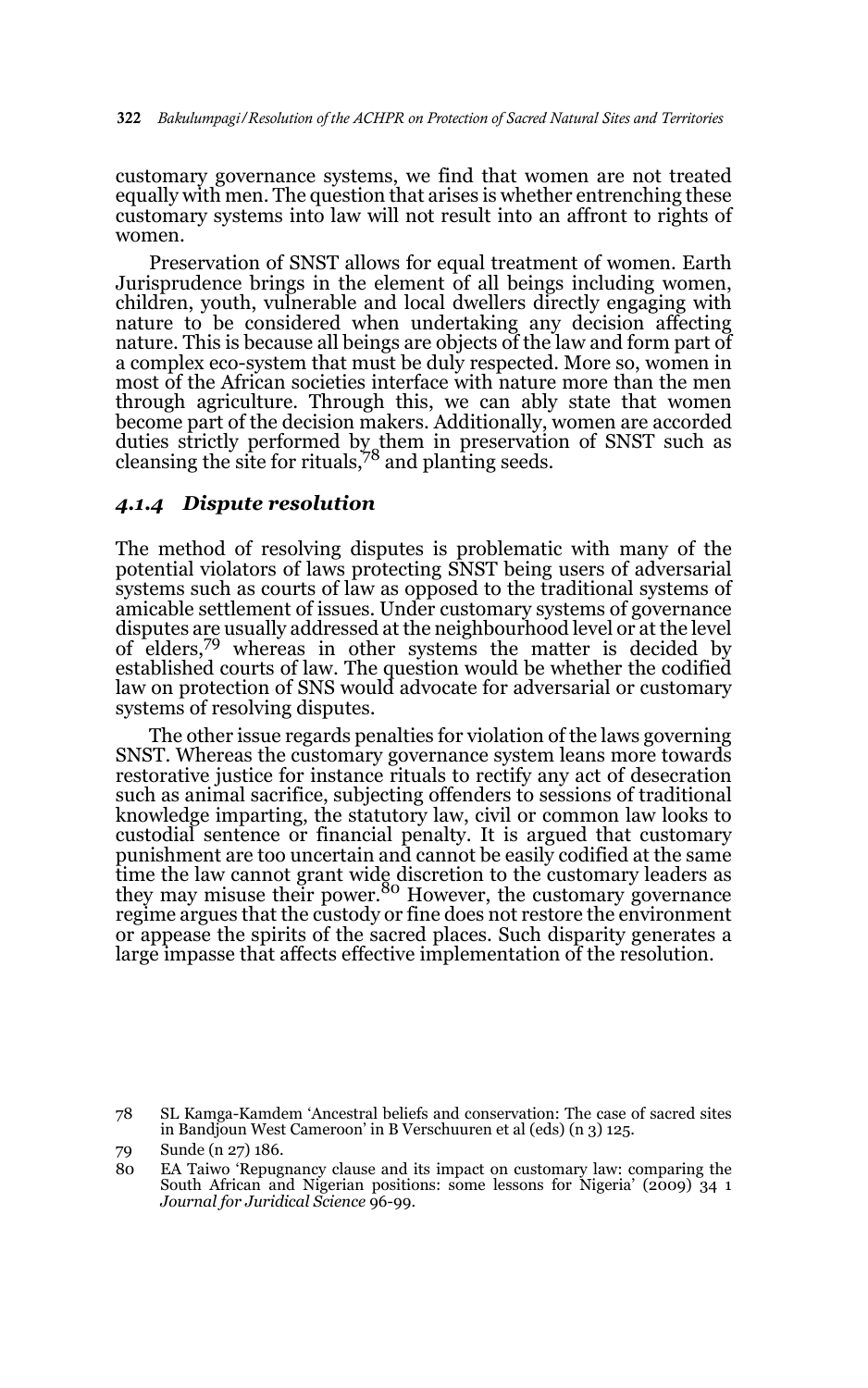#### *4.1.5 The land question*

Most of the SNST are housed in areas that are under customary land tenure. Many of the occupants of SNST do not have title to the land since it is used for the benefit of the community. Such land presents many challenges when it comes to enforcement of the right to land especially where outsiders obtain title to land through the land laws of the country. The custodians of SNST and the clans are left without a legally recognised claim to land. Evictions from such land as in the Kenyan *Endorois* case are always imminent especially where all the land is in the hands of government as is in the United Republic<br>Tanzania or in Suriname (South America).<sup>81</sup>

But as a means of safeguarding these spaces, the land should be clearly identified as non-transferrable and not to be converted to any other tenure so as to secure it. Certain countries, such as Kenya, provide better safeguards to communally owned land. The 2010 Kenya Constitution provides that 'all land in Kenya belongs to the people of Kenya collectively as a nation, as communities and as individuals<sup>82</sup> and recognises community land and that such land can be held by the community and at the same time be titled/registered.<sup>83</sup> This is a more robust safe-guard to traditional communities and nations must provide for similar provisions to allow for security of tenure of land in which SNST are situated.

### *4.1.6 Enforceability of earth jurisprudence and rights of nature*

Aside from the governance system, the philosophy of earth jurisprudence, though potent, has many challenges when it comes to implementation. Much more needs to be done especially the legal intricacies to better breakdown how Earth jurisprudence and rights of nature laws are to be implemented in practice.84 The issue of *locus standi* in matters of advocating for rights of nature is of great concern, whether the community or management bodies represents the SNST in court. But the said bodies may not be recognised in law. The other is the matter of reparations or compensation for destroying SNST and how they are to be assessed and awarded. Whether the assessment be by the customary governance structures or civil jurisdiction.

- 82 Art 61 of the 2010 Kenya Constitution.
- 83 Kenya Constitution art 63.
- 84 Jack et al (n 17) 512.

<sup>81</sup> TV Andel 'How African-based Winti belief helps to protect forests in Suriname' in B Verschuuren et al (eds) (n 3) 144.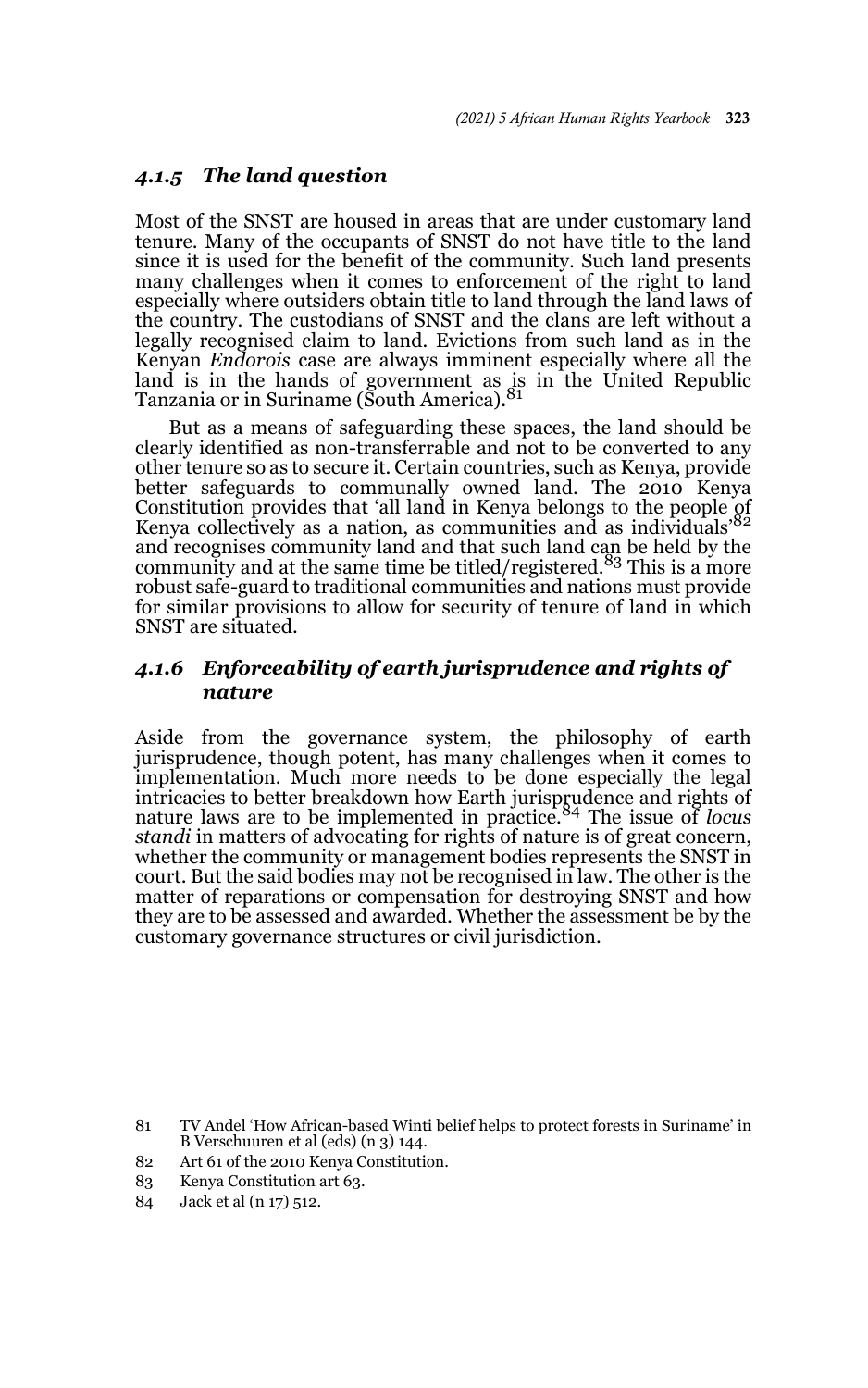### **4.2 Practical issues**

SNST play a critical role in protecting biodiversity and are essential for building climate change resilience for the ecosystems.85 Despite such clear benefits, there is an evident hurdle to introduce a cultural, jurisprudential as well as intellectual shift that looks at the value of nature as part of the cultural systems of Africans and that preserving the same saves the entire ecosystem. This new jurisprudence that embraces customary law and desires that it be codified is difficult to fit into the practical day to day lives of Africans especially those outside the custodian communities. This article discusses some of the practical challenges to making laws protecting SNST as recommended by the Resolution. These practical challenges are based on experience of the author while generating laws on protection of sacred natural sites as well as personal insights.

Many African cultural practices, ways of life or customary governance systems are looked at as barbaric, backward, and out of touch with reality. For many custodian communities, it is difficult to overcome the stigma and embrace their African traditional ways or *a priori* laws to protect SNST.86 Indeed, The African Commission's Working Group of Experts on Indigenous Populations (WGIP) has previously taken note of the fact that customary laws are usually treated as subordinate to the national laws which makes it difficult to enforce the rights accruing. $87$  This is coupled with religious intolerance from what is referred to as conventional or mainstream religion. In a continent predominantly Muslim or Christian, it is always difficult to justify a place for African traditional religion.

Change of attitude and lifestyle is also a challenge to reckon with. Due to urbanisation, many people are short of conviction when it comes to customary governance and reverence for SNST. The younger population lacks interest in traditional African ways, are individualistic and materialistic.<sup>88</sup> Many people have abandoned their traditional African values and as such, it is hard to come by dedicated custodians. Children now have less time to learn or practise the rituals as they are<br>occupied with school.<sup>89</sup> This fosters an intergenerational loss in traditional African customs and values which may lengthen the period of renaissance of African culture.

The influx of other people into SNST is a practical aspect that affects realisation of the objectives of the Resolution. Due to search for jobs, population growth, job mobility, migration due to political instability or climate change effects, many people are now shifting to custodian

<sup>85</sup> Chennells & The Gaia Foundation (n 9) 24.

<sup>86</sup> Interview with Margaret Kagole, custodian of sacred natural site in Buliisa district on 20 May 2021. Most of the custodians required a lot of convincing to return and claim their duties of preservation of SNS since many were mistaken for traditional witch doctors.

<sup>87</sup> ACHPR (n 10) 56.

<sup>88</sup> Kamga-Kamdem (n 78) 125.

<sup>89</sup> Kamga-Kamdem (n 78) 125.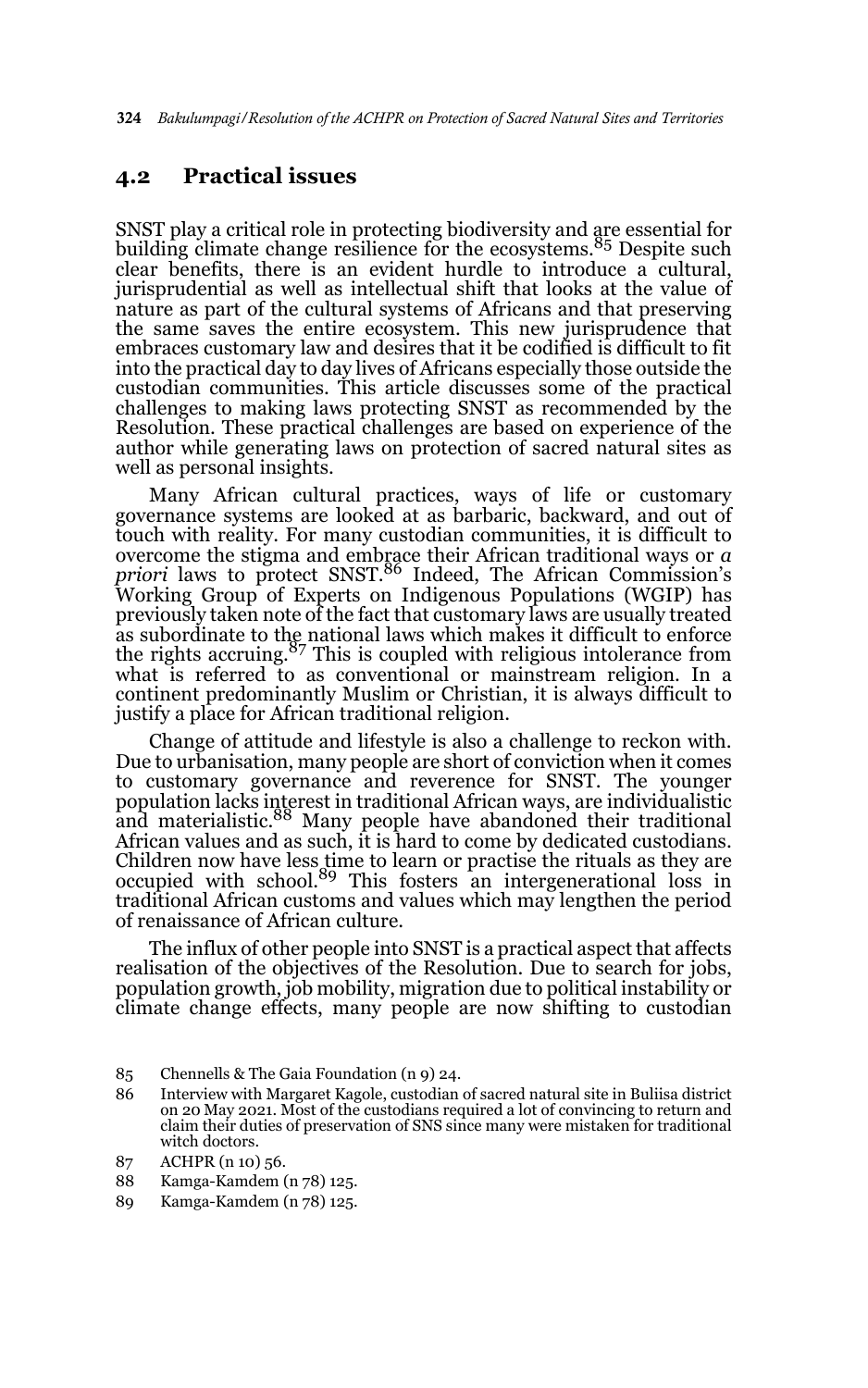communities and with them arrive new cultures and the lack of respect for SNST. A case in point is the Niger Delta which is home to oil activities. Many people have flocked the area and do not have the same regard for SNST as the locals.<sup>90</sup> Against this background, even codification may not conjure the respect for SNST envisaged by the Resolution. Custodian clans for SNST are not familiar with the rigours and requirements for making written laws to protect their sites and territories. There is need for external support to actualise these rights. Capacity development and support is needed in developing policy and law, mapping out SNST, setting up management structures, documenting the practises among many others. It is almost impossible to revive such African cultural practice without financial, technical, and psychological support. However, this area has been ventured into by<br>few organisations.<sup>91</sup>

Many SNST are already taken up as property belonging either to individuals or to government as protected areas. Many sacred sites are located in areas gazetted as national parks, such as Shai Hills National Park in Ghana and Mount Kenya National Park in Kenya, 92 and Murchison Falls National Park in Uganda. Areas such as wildlife parks, forests, and wetlands plus lakeshores are managed and supervised by the government and it is difficult to transfer such supervision to customary governance institutions as is the intention of the Resolution by the Commission. They are usually areas of great economic interest or endowed with resources such as oil and gas and it is difficult to hand these over.93 Moreover, the small size of many SNST makes it hard to recognise them as protected areas meant to contribute to protection of human and peoples' rights.94

The other challenge is the limited muscle of customary governance systems to withstand the impact of globalisation, economic<br>development, infrastructure construction and industry development.<sup>95</sup> Customary leaders have not received formal education, have no financial backing and rely on goodwill of the community members, which is not the pace at which government, companies or other individuals pushing development operate. Codification of protection of SNST as well as customary governance systems is frustrated in that sense.

<sup>90</sup> RA Anwana et al 'The crocodile is our brother: sacred lakes of the Niger Delta, implications for conservation management' in B Verschuuren et al (eds) (n 3)  $135$ .

<sup>91</sup> Organisations such as the Gaia Foundation, Advocates for Natural Resources and Development (ANARDE) and African Institute for Culture and Ecology (AFRICE) are some of the few organisations that have ventured into this field.

<sup>92</sup> EGC Barrow 'Falling between the 'cracks' of conservation and religion: the role of stewardship for sacred trees and groves' in B Verschuuren et al (eds) (n 3).

<sup>93</sup> The SNST in Uganda are in the Albertine Graben which is an area with oil and gas deposits. The same goes for SNST in Niger Delta region which is home to Nigeria's oil deposits.

<sup>94</sup> Verschuuren et al (eds) (n 3) 266.

<sup>95</sup> Barrow (n 93).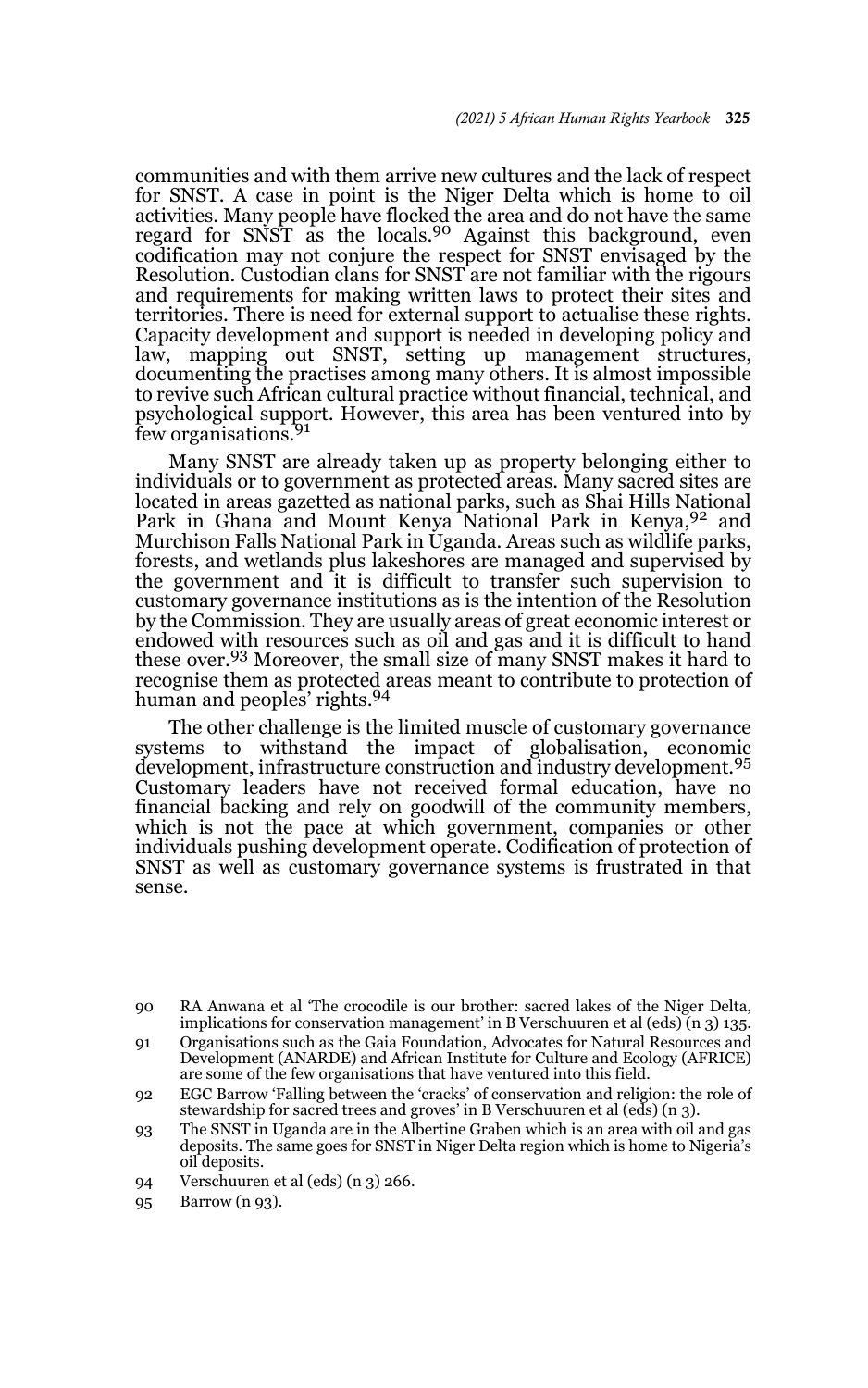**326** *Bakulumpagi/Resolution of the ACHPR on Protection of Sacred Natural Sites and Territories*

### **5 CONCLUSION AND RECOMMENDATIONS**

The Resolution of the African Commission on protection of SNST is a landmark instrument in revitalising African culture, tradition, and heritage. The Resolution is a means of ensuring African states commit themselves to work for the African Renaissance necessitating both positive and negative obligations from member states. Implied in this is the acknowledgement of *a priori* laws, systems, and traditions, that governed Africans prior to the colonial era and that these laws and traditions form part of a plural-legal system in Africa.<sup>96</sup>

The primary thrust of the Resolution is to provide corroborated protection, preservation, and conservation of SNST. Despite the challenges envisaged in bringing to life the provisions of the Resolution, the following recommendations are provided to ensure that state parties achieve the intended objectives.

As a first step, member states should make laws that recognise SNST, provide for adequate protection and allow for sustainability of such protection. Countries should make laws with the consultation and involvement of local communities who are the practitioners of the customary governance systems.97

Changing attitudes. Africans must experience an attitudinal change if the law on SNST is to take shape. Negative attitude towards African traditional culture must end to allow for its revival. This attitude is influenced by religion, attainment of education, change in status among many things. Africans should embrace their culture and not demonise it as was done by the colonialists upon arrival on the continent.

Recognition and protection of SNST can only be arrived at with support of various stakeholders. The Charter on African Cultural Renaissance recognises, under article 10, that other actors such as private developers, associations, local governments, and private sector are key to achieving the goal of African cultural renaissance.

There is need for massive sensitisation of all stakeholders including local communities, outsiders (non-community members), government and business fraternity on the purpose and benefit of protection of SNST. The sensitisation should focus on the role of SNST in environmental conservation, enhancing climate change resilience, preservation of culture plus promotion of cultural identity and diversity. The African Commission equally has a wide mandate that allows for sensitisation.98

There should be substantive as well as procedural marrying of customary law and other forms of law such as written law and common law. This is to elevate the status of customary law through codification. One method is by ensuring that codified laws are legitimate by engaging

96 Chennells & The Gaia Foundation (n 9) 12.

98 Art 45(1)(c) of the African Charter.

<sup>97</sup> Sunde (n 27) 153.